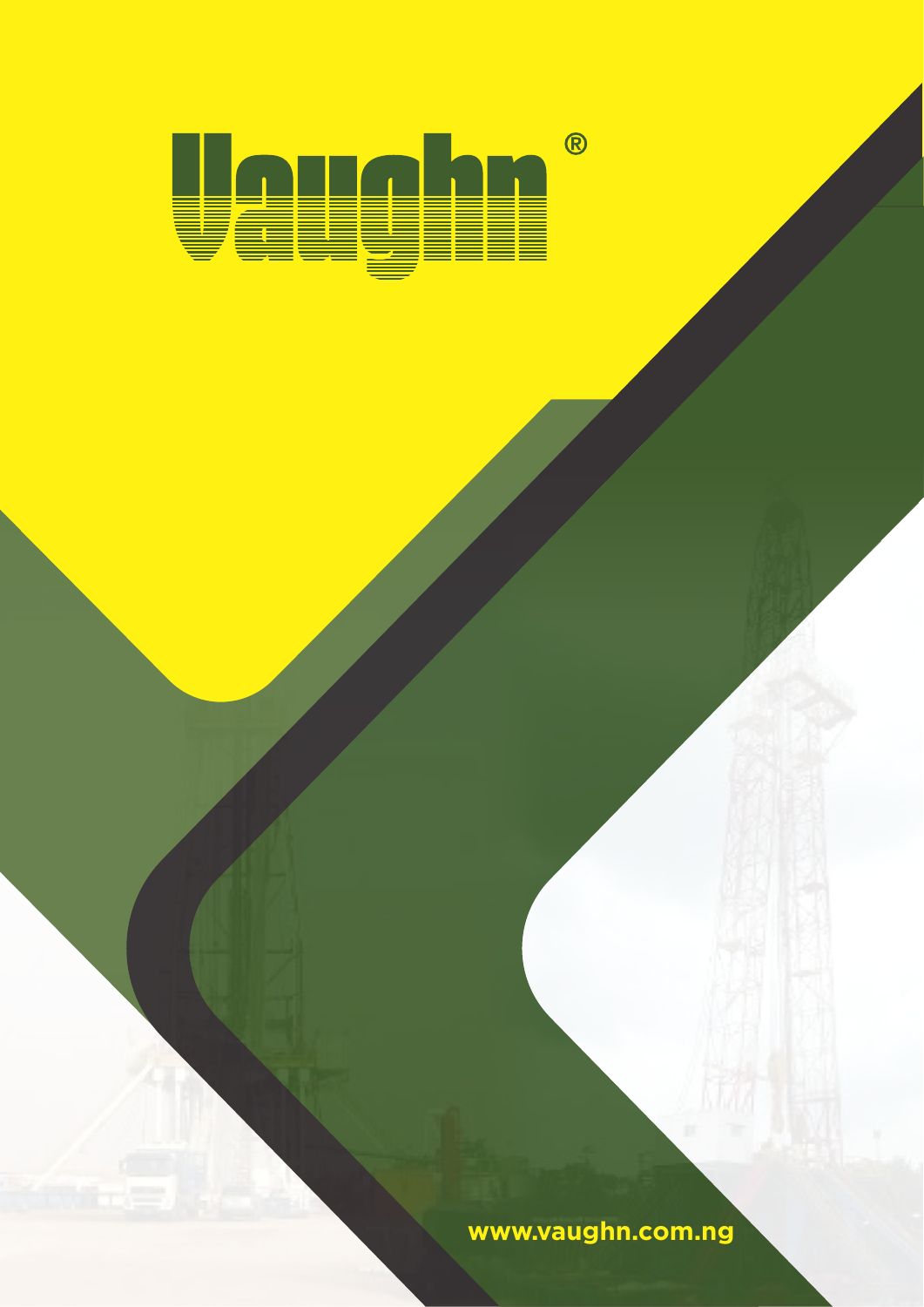# TABLE OF **CONTENTS**

| Who We Are                                           | 3  |
|------------------------------------------------------|----|
| <b>Our Vision</b>                                    | 4  |
| <b>Our Mission</b>                                   | 4  |
| <b>Our Values</b>                                    | 6  |
| Board & Management                                   | 7  |
| <b>Technical Partners</b>                            | 7  |
| <b>Our Services</b>                                  | 8  |
| <b>Directional Surveying Services</b>                | 8  |
| <b>Wireline Services</b>                             | 9  |
| <b>Slickline Services:</b>                           | 10 |
| Coiled Tubing/pumping Services                       |    |
| For Pipelines & Oil/gas Wells                        | 13 |
| Valve & Wellhead Services                            | 13 |
| Supply Of Drilling Equipment & Accessories:          | 18 |
| <b>Procurement Services</b>                          | 19 |
| Well Intervention/Slickline/Gyro Jobs done till date | 20 |
| Clients                                              | 27 |
|                                                      |    |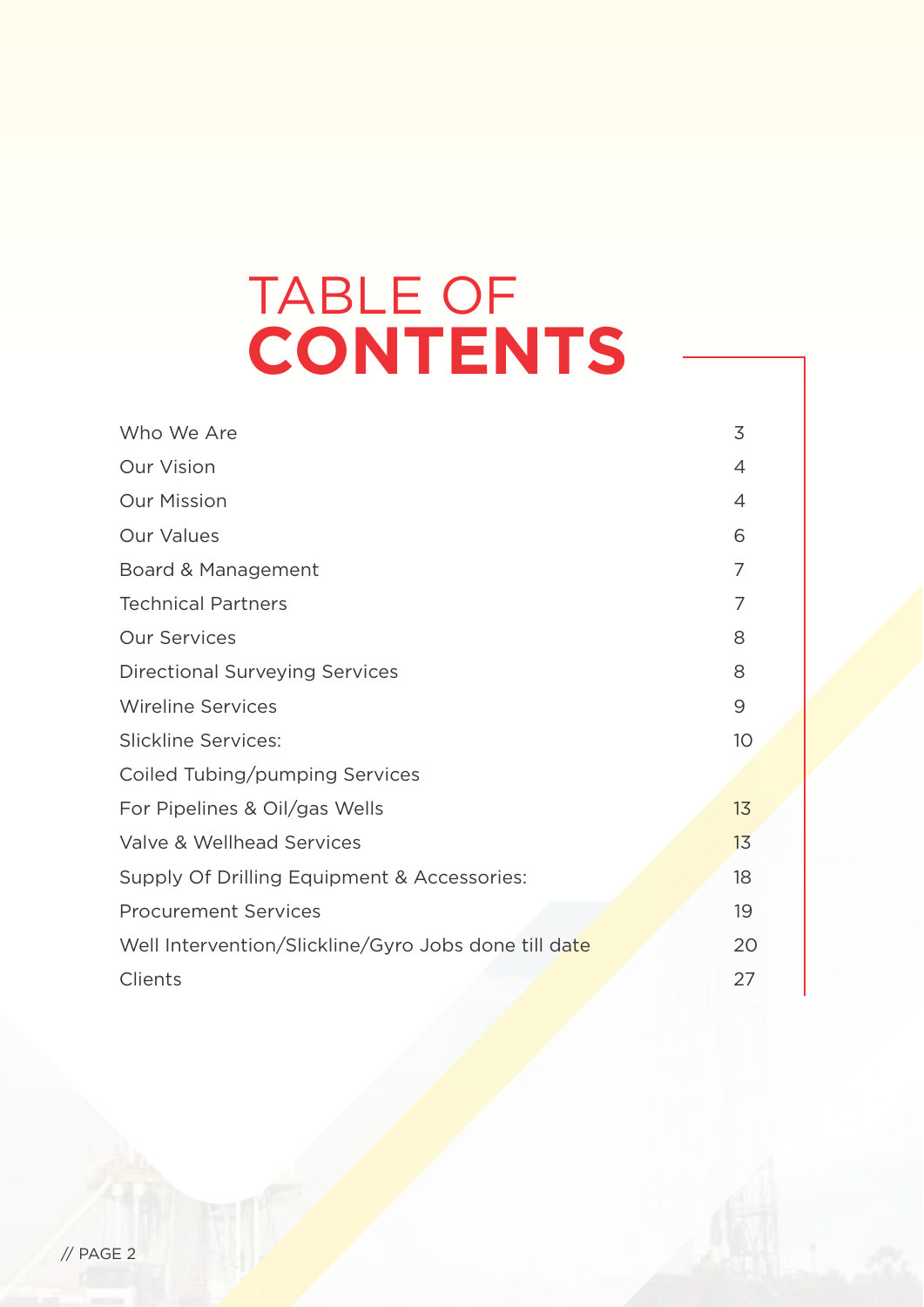# **WHO WE ARE**

aughn Energy Services, a fast-growing indigenous Service<br>**Company in Nigeria was established in January 2011 to** provide Oilfield Services to the upstream sector of the expanding Oil and Gas industry in Nigeria and the West Africa Coastal region. The Government policies aimed at encouraging and ensuring more participation by competent indigenous organisations in the upstream Oil & Gas Industry has contributed to our growth process.

Vaughn Energy Services constantly markets innovative products & solutions that will reduce cost, yet provide the true benefits of reliability and uncomplicated design to meet our customers' needs.

Vaughn Energy Services Limited provides high quality Directional Surveying, DD, MWD & LWD (real-time services), wireline/slickline, well intervention, well testing (EPF/EWT), Coiled Tubing, Mudlogging, wireline logging, Well Head Services and Procurement Services. Emphasis is placed on quality of services, timely and cost-effective service delivery and client relations extending beyond the well site.

Vaughn Energy Services Limited has done well over 200 jobs and counting in the Nigeria Oil and Gas industry and the West Africa Coastal region across International Oil Companies and Marginal Field Operators. Vaughn's continuous stride for excellence, health safety adhered practices, cost-effective, quality and timely job delivery are attributes that makes her being continuously preferred in the industry.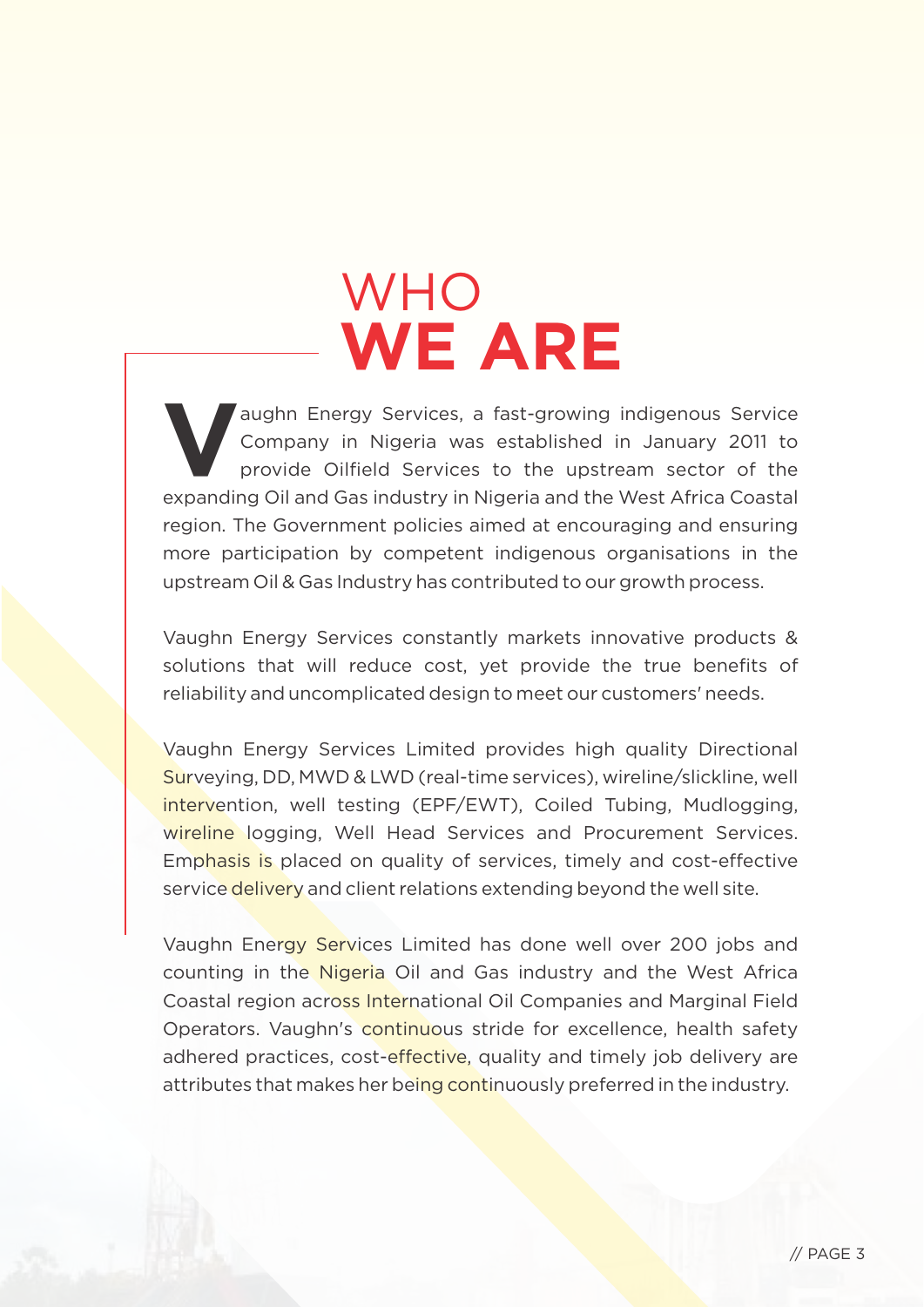

o be the ULTIMATE PARTNER OF CHOICE to our clients in **T**wellbore placement and productivity around the Niger Delta and the Gulf of Guinea.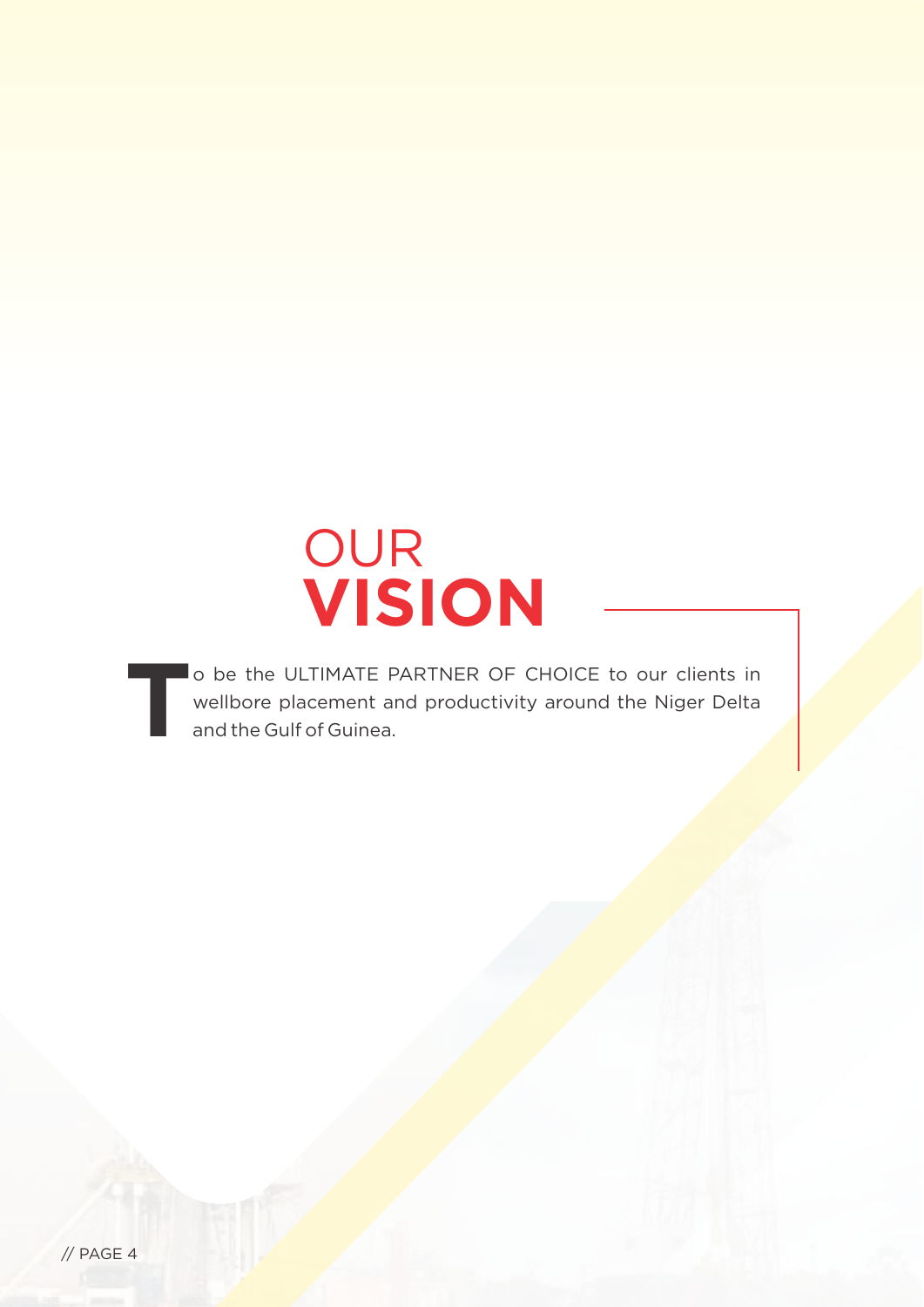# OUR **MISSION**

WE MAKE IT EASY for customers to do business.

We place your needs above our own. We earn your loyalty one job at a time. We match the right crew to each assignment, and we hold ourselves accountable to the highest standards of quality.

WE BUILD GREAT CAREERS by hiring and developing the best people.

We enable our personnel with a deep understanding of their operating environment. Then we combine their knowledge with fit-for-purpose technology to exceed the expectations of our customers. We always find a way to succeed.

WE PIONEER NEW TECHNOLOGY to maximize the value we create for our customers.

We are always looking for new ways to multiply our impact through effective innovation and collaboration. Wherever feasible, we integrate proprietary technology with partners' capabilities to achieve our customer's goals.

Every CUSTOMER counts. Every EMPLOYEE counts. Every JOB counts.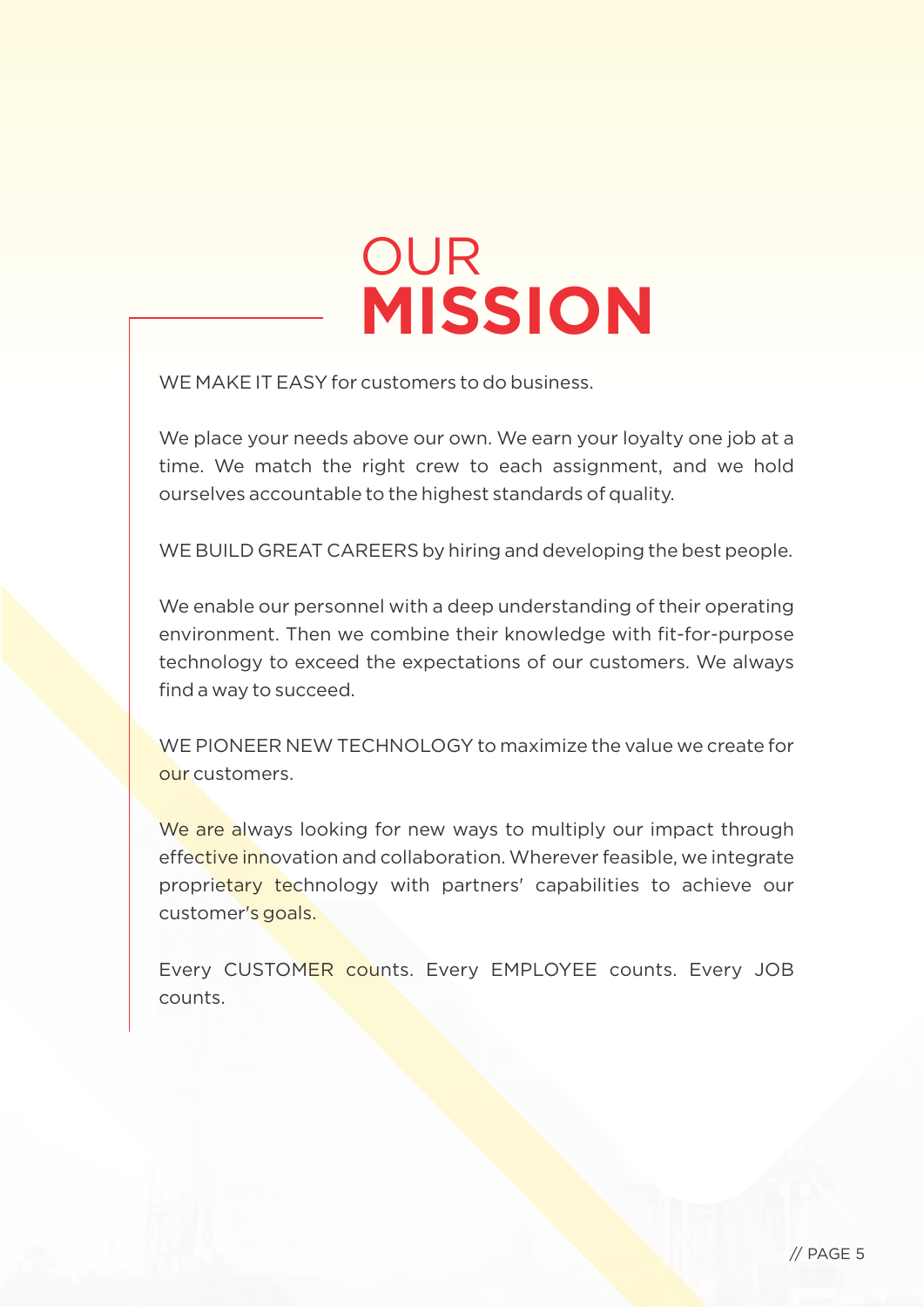

### **Safety: "We Live It"**

We design safety into every action we take. Safety is our most important priority. We ensure that all our employees and those with whom they work, perform their jobs in a safe manner. All employees have a STOP work authority if they see an unsafe situation.

#### **Integrity: "We Do the Right Thing"**

Doing the right thing requires honesty and truthfulness in all of our corporate and individual actions. We employ professionals who can always be counted on to do the right thing wherever they are.

#### **Teamwork: "We Succeed Together"**

We work together, and we win together. Collaboration, communication and openness are core to our culture of partnership. Teamwork brings out the best in all of us. We practice it everywhere we go; from the rig, to the customer's office, to our vendors, and home to our families. Innovation: "We Are Redefining Wellbore Placement"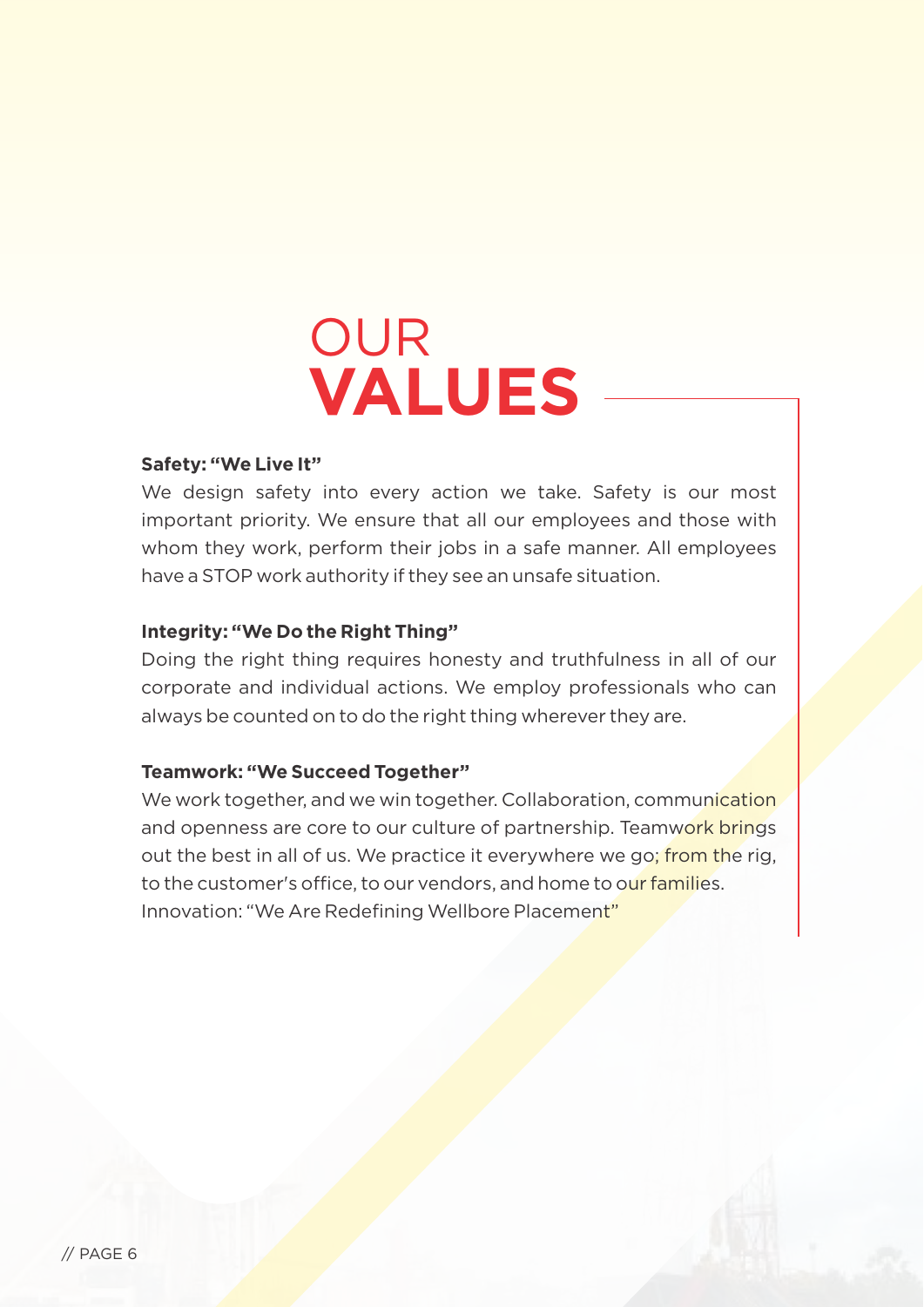# BOARD & **MANAGEMENT**

he Board of Vaughn Energy comprises of well-placed Nigerians **T**with extensive executive experience, manifesting in the emergence of a preferred service provider.

The Management Team comprises of persons with direct experience in the provision of Directional Drilling, MWD, Gyro Surveying and Electric Wireline Logging services, in collaboration with its Foreign Technical Partners who are world leaders in Gyro tools manufacturing and Directional technology suite.

## TECHNICAL **PARTNERS**

- Cetco Oilfield Services
- Downhole Products, Aberdeen, UK.
- Wireline Engineering.
- Antares Datensysteme GmbH.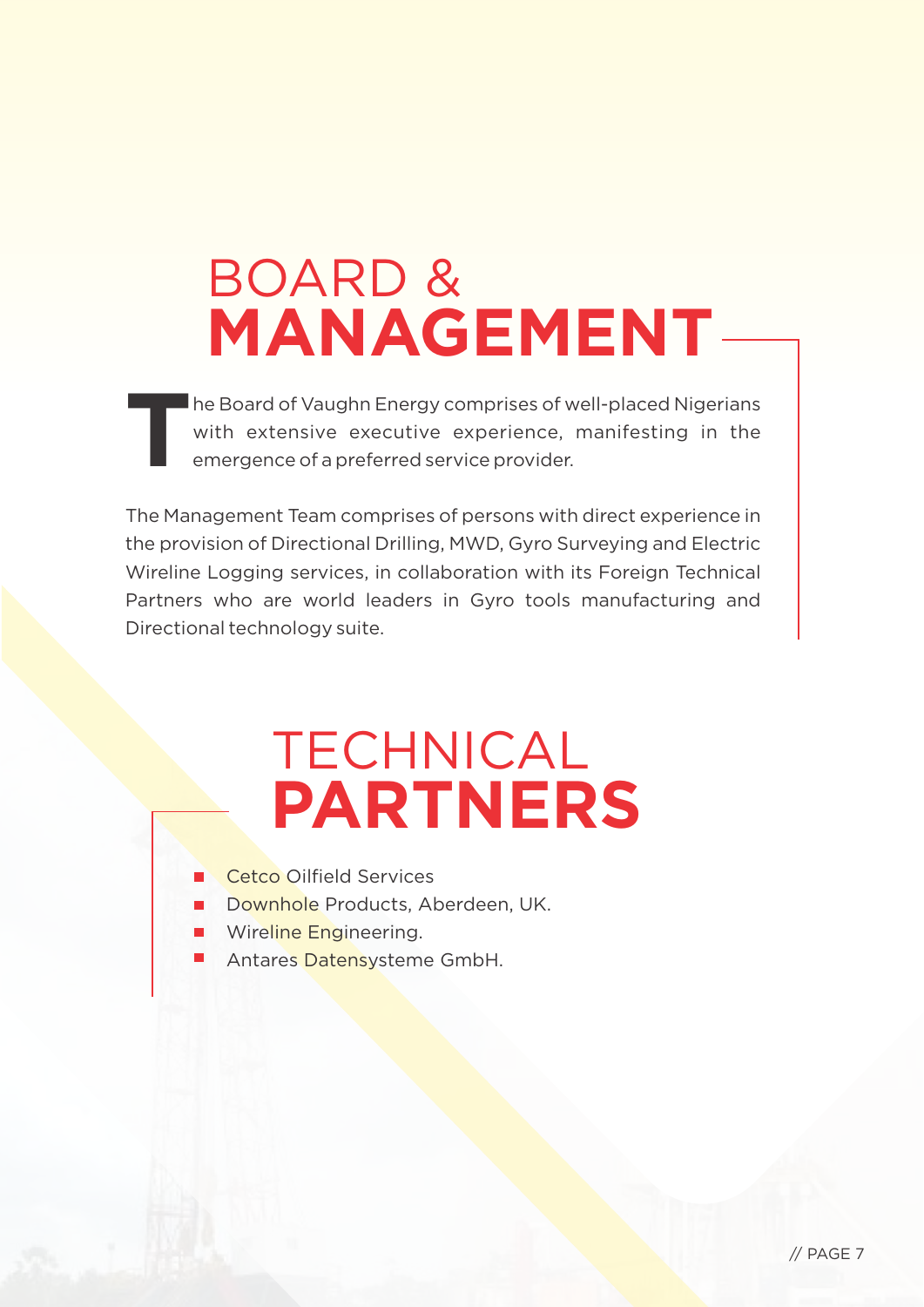# OUR **SERVICES**

## **DIRECTIONAL SURVEYING SERVICES**

It is our commitment to provide our customers the accuracy of the well path to minimize the well bore effect of inclination changes. This can cause extreme dog leg severity and also affect the true

vertical depth (plus/minus) even while drilling with steerable bottom hole assembly. This is a major obstacle in the production of the well bore.

A directional survey by Vaughn Energy Services Limited will produce very reliable data that pinpoints the exact position of a borehole or well path. Our Gyro equipment is conveyed on electric line and slickline. The main objective of any Vaughn directional survey is to save our client's money by determining the optimal method of drilling a quality wellbore, in the shortest time possible, under those specific circumstances and in that particular environment.





**Figure 1 Gyro Probe Figure 2 Survey Equipment**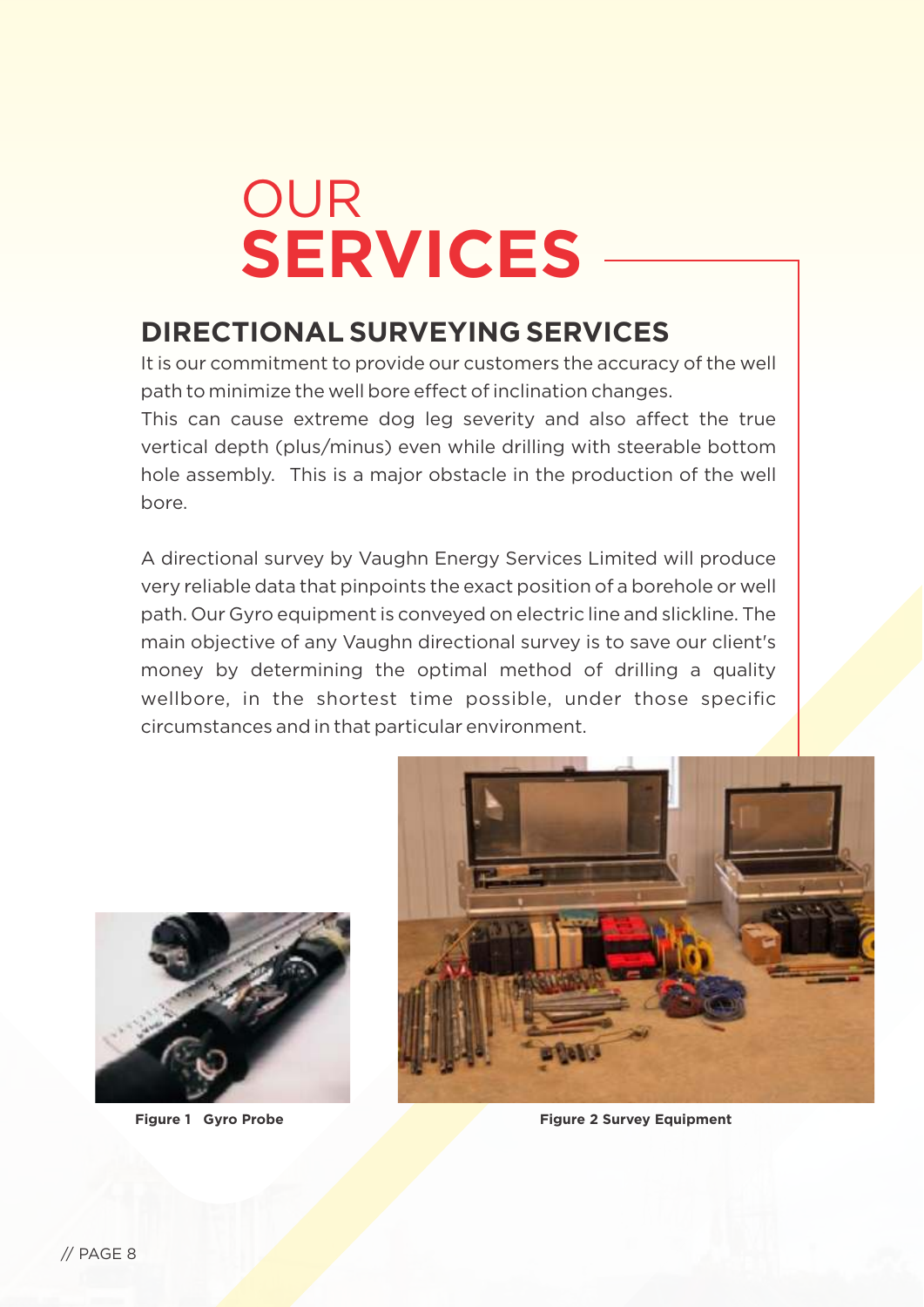With Vaughn directional survey, you can always expect extreme sensor accuracy and outstanding data quality. This means that any downhole sensor problem can be readily identified, and often fixed in real time without interrupting your operations.

Our surveys are able to accurately model and predict critical factors such as torque/drag, bit hydraulics, pressure loss output and coefficients of friction. And to develop a viable directional drilling solution for your particular project, we consistently consider design and environmental parameters such as offset well performance, formation type, well plan trajectory and build requirements, desired ROP, hoisting equipment limitations, MWD/LWD working requirements, surface equipment limitations, and hole cleaning requirements.

## **WIRELINE SERVICES**

Vaughn Energy Services performs wireline services to set flow control on various devices within an oil or gas well, as part of a clean-out process, or to place instruments that will measure temperature and/or pressure to get a clearer picture of the situation within the well. This is accomplished by running a single or multi-strand wire into the well.

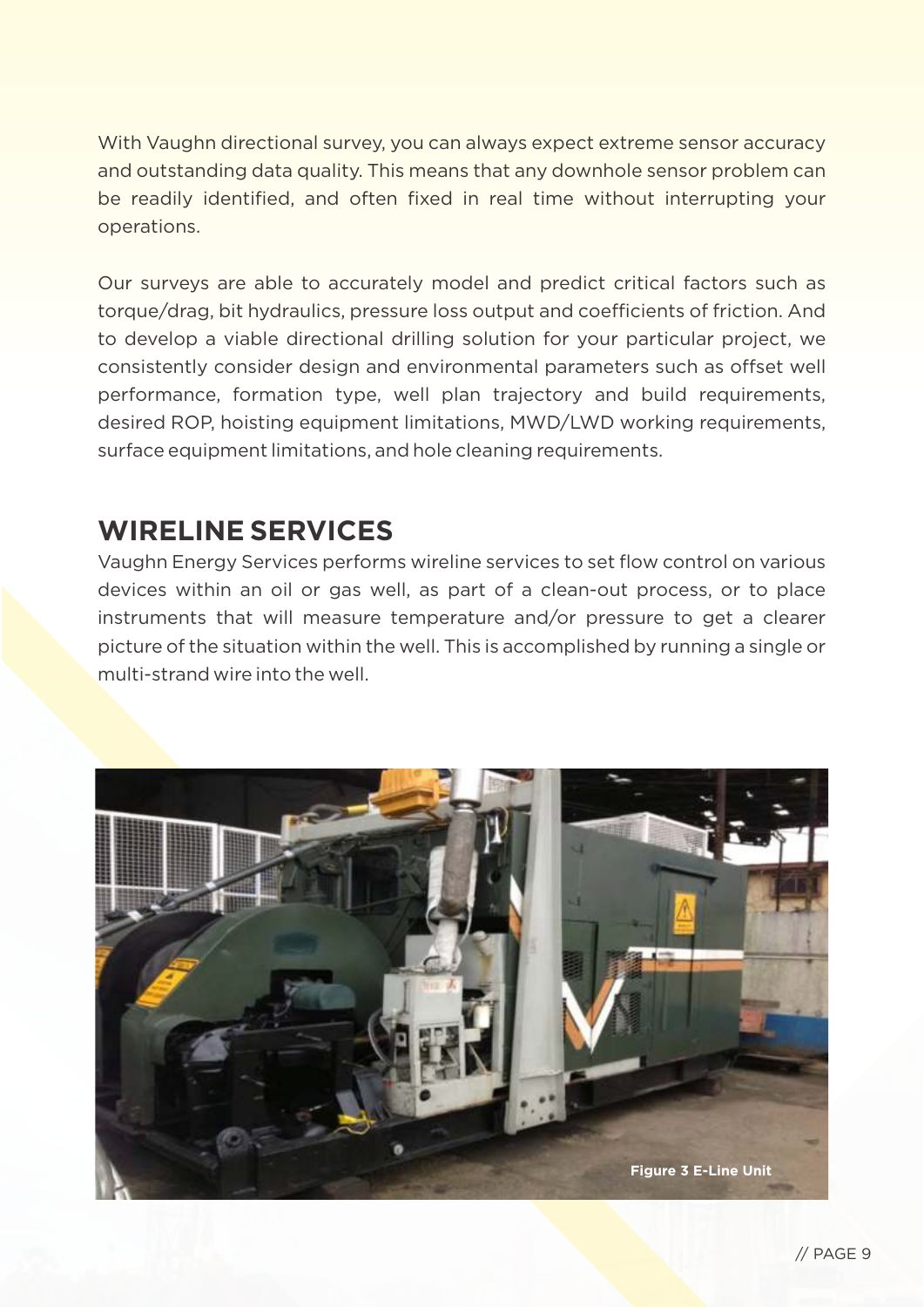The pressure control equipment used by Vaughn wireline services can withstand the harsh extremes of pressure up to 15,000 pounds per square inch and extremely high temperatures. It can also withstand the wide array of corrosive substances that inhabit an oil or gas well. The pressure control equipment used by Vaughn Energy Services comes in various sizes for various applications. Our smallest unit can be used in a borehole as small as an inch and a half in diameter, while our large units traverse holes as large as nine inches in diameter. Our wireline services include but not limited to:

- **Production logging.**
- Cement Bond logging.
- **Pipe Recovery.**
- Setting Services.
- **Tubing perforation etc.**

## **SLICKLINE SERVICES:**

Vaughn slickline services offer a wide range of quality services on land, swamp and offshore locations with the use of truck mounted and portable wireline units.

## **OUR SLICKLINE SERVICES INCLUDE BUT NOT LIMITED TO:**

- $\blacksquare$ Subsurface data gathering services.
- $\blacksquare$  Tubing integrity check.
- SCSSSV Change out .
- Wax cutting services.
- Sand bailing services.
- Gaslift valve services.
- Zone change services.
- Swabbing services.
- **Fishing services.**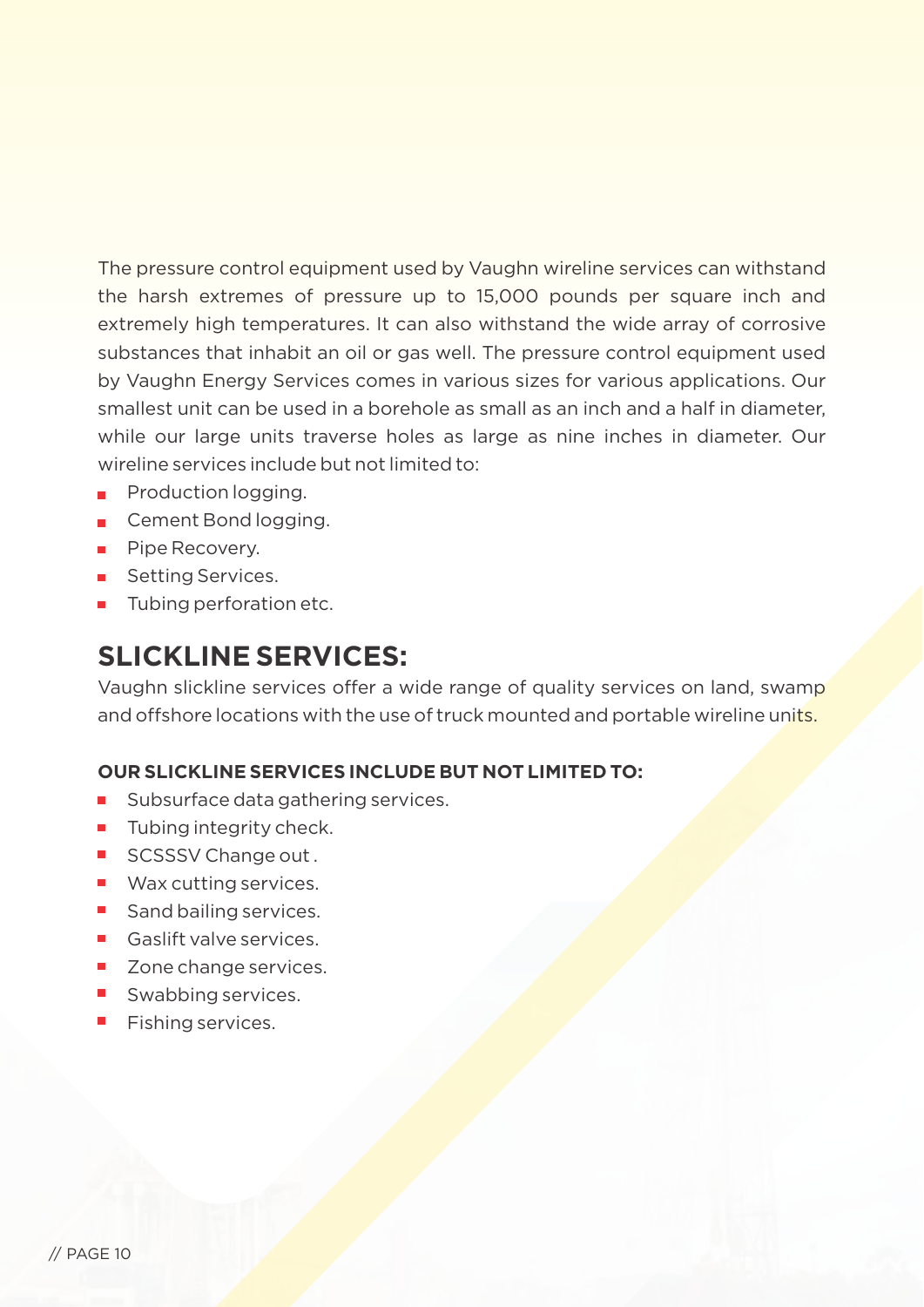### **SUBSURFACE DATA GATHERING**

All downhole data gathering activities include (subsurface pressures and temperatures, production logging and caliper surveys) and they have longer impact on cash flow.

Direct measurement of subsurface pressures/temperatures is by use of electronic gauges. We have down hole Electronic Gauges (quartz and piezo) The survey consists of the determination of pressure/temperature gradients, static or flowing and builds up, by taking gauge readings at intervals.



## **TUBING INTERGRITY CHECK**

Tubing integrity check is used to establish that there are no leaks from the connections of the tubing joints and also that the tools can get to its target depth with ease.

A drift or gauge cutter run will establish that there are no hold up and tight spots in the tubing. While pressure testing would reveal leaking joints. To pressure test tubing, wireline plug is set in the nipple at the tubing tail and pressure applied with a high-pressure pump.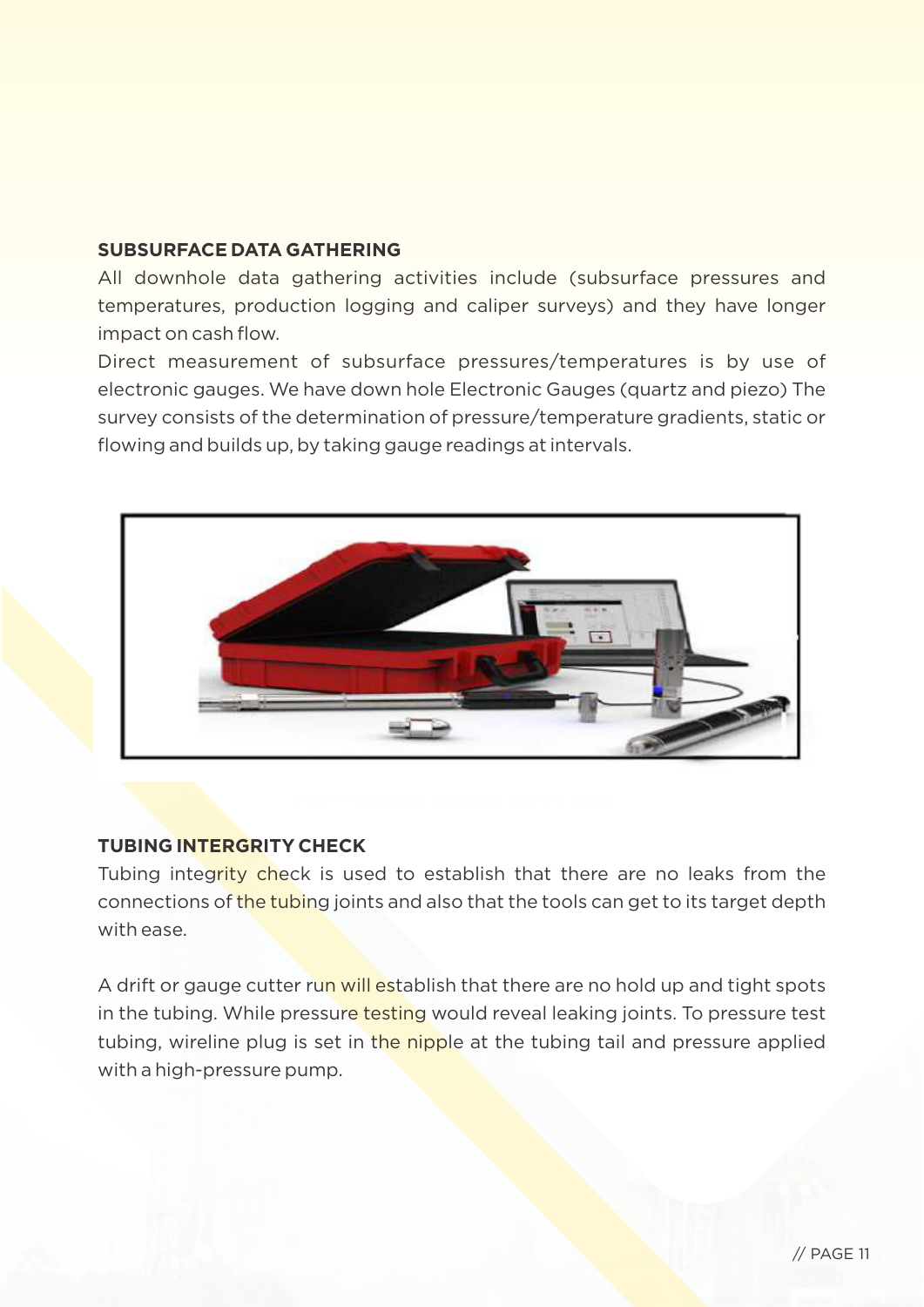## **SCSSSV CHANGE OUT:**

All Subsurface Safety Valves are fail safe types. They will shut in the well in the event surface control fails or becomes damaged. The valves are either flapper or ball valve. Periodic test is required to ascertain the integrity of the valve in hole. Valves that fail the test are pulled out and replaced with redressed ones from the workshop.

We have Otis DK Ball valves and Camco Flapper valves.

## **WAX CUTTING SERVICES:**

Clearing of wax (paraffin or asphaltenes) from tubing is also an activity with immediate impact on cash flow. Wax may be defined as organic deposit that resists the flow/ production of crude oil. They are constituent of most crude oil. The most common method of removing wax from tubing is by mechanical means (scraper and cutter) or we also use hot oil services.

## **GASLIFT VALVE SERVICES:**

Gaslift is basically a system whereby relatively high-pressure gas is injected into the tubing through the annulus to decrease the pressure gradient of the fluid column and back pressure on the formation. The communication between the tubing and annulus is through the Gaslift valves. We calibrate the live Gaslift valves, remove the dummies and install the live Gaslift at intervals.

## **SWABBING:**

Swabbing is a form of "well control" that releases bottom hole pressure in order to "kick" the well off. It is a process to remove liquids from the production zone of a gas or oil well. Throughout the life of a well, liquids flow back with the natural gas or oil as a well ages. If bottom-hole pressures are not enough to push the liquids out of the well, production then falls off. The well must then be swabbed or hydrostatic pressure must be reduced to maintain production.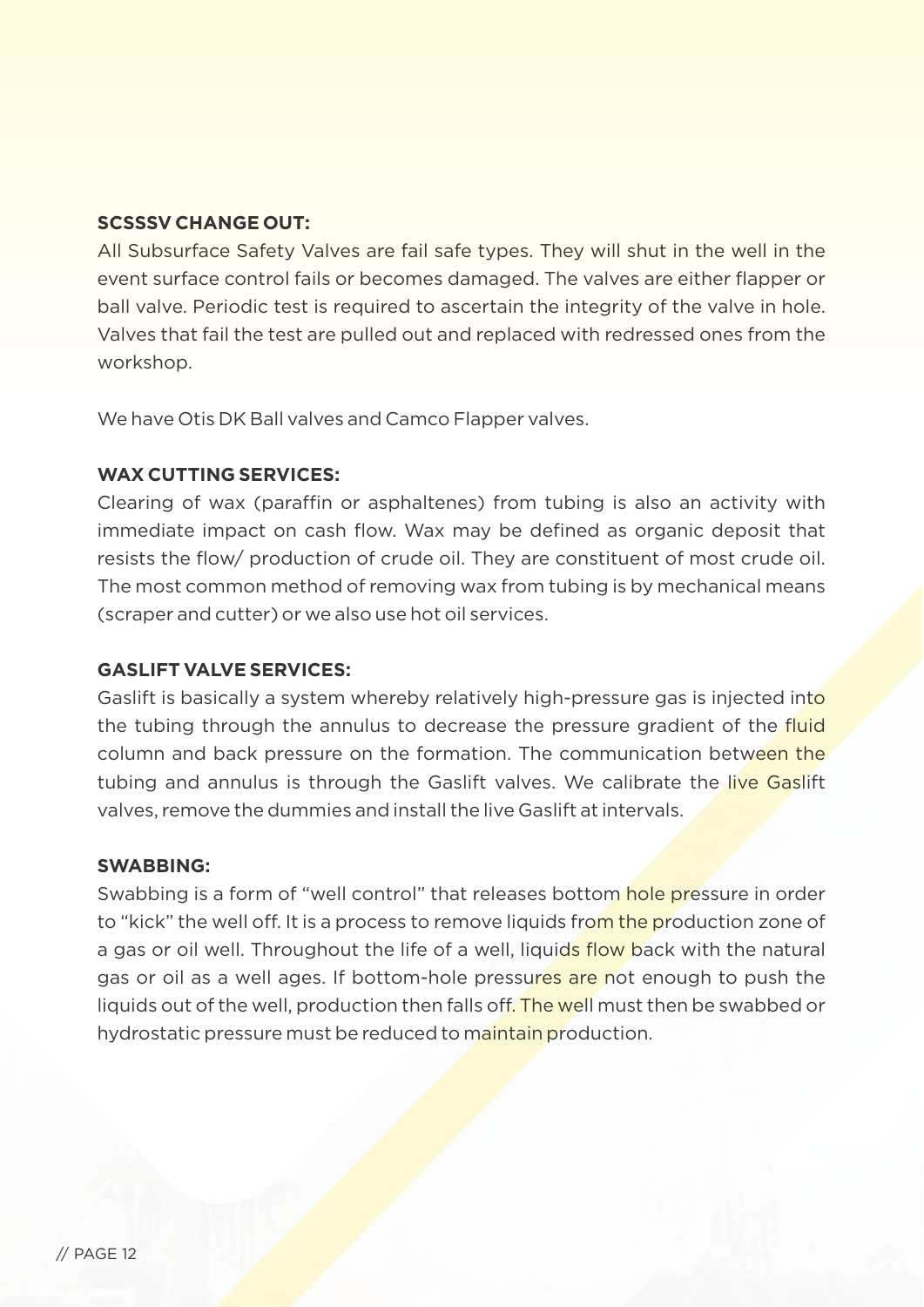## **COILED TUBING/PUMPING SERVICES FOR PIPELINES & OIL/GAS WELLS**

Vaughn Energy Services Limited is into pumping services and has a whole range of pumping and other equipment for various oilfield pumping services. Vaughn Energy Services Limited has experienced and well-trained engineers, technicians and Pump operators to deliver superior service when it comes to oilfield pumping services.

Our Pumping Services include the following:

- Coiled Tubing and Production enhancement services.
- Pumping and stimulation services.
- Well kill / well intervention services.
- Remedial cementing services.
- Pigging and pipeline support services.
- Intelligent pigging of small bore pipes / bulk lines.
- Filtration services.
- Wellbore Clean out services
- Pre-commissioning of pipelines.
- Hydro testing / pressure testing of pipeline.

## **VALVE & WELLHEAD SERVICES**

Vaughn Energy Services limited wellhead maintenance service is responsive to changing operations and will ensure that your asset is maintained in accordance with your standards and industry best practice. Our team of experts carry out periodic inspection, function testing, repair and wellhead intervention services for major oil producing companies. Our experiences and expertise in wellhead cover various OEM wellheads, chokes, valves, Manifolds, BOP's such as Cameron, FMC, Vetco Gray, Aker Kvaerner and Suzhou Douson products.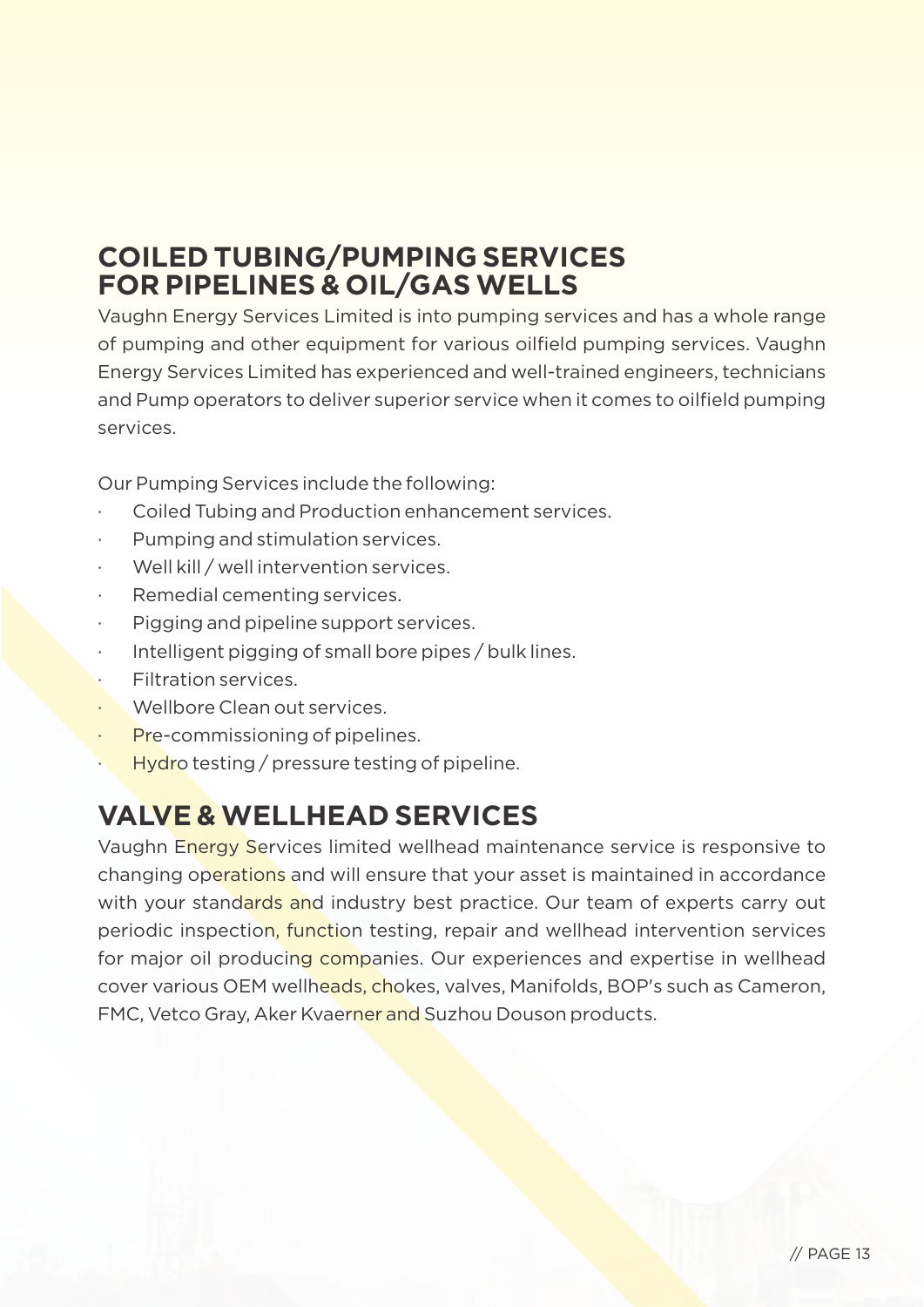## **PRODUCTS / SERVICES OFFERED**

- 1. First- and second-line wellhead maintenance, routine and non-routine.
- 2. Repair, Refurbishment and Installation of Wellhead equipment and accessories.
- 3. Supply, installation and maintenance of OEM wellhead Equipment and accessories.
- 4. Wellhead completions.
- 5. Tools rentals: Lubricators, X -Overs, Drilling Spools / Adapters, Running / Retrieving tool for seal assembly and wear bushing / combination running tools / test plug.
- 6. Repair, refurbishment and installation of chokes and valves.
- 7. Pneumatic / hydraulic Bolting services.
- 8. Supply of valves (gate, ball, globe, Butterfly, plug).
- 9. Supply, maintenance, repair of pneumatic and hydraulic actuators.
- 10. Design, fabrication, construction of wellhead control panels and Emergency Shutdown System (ESD).
- 11. Large Stock of wellheads 5,000psi and 10,000psi series.

Some of our reliable equipment's are shown below:

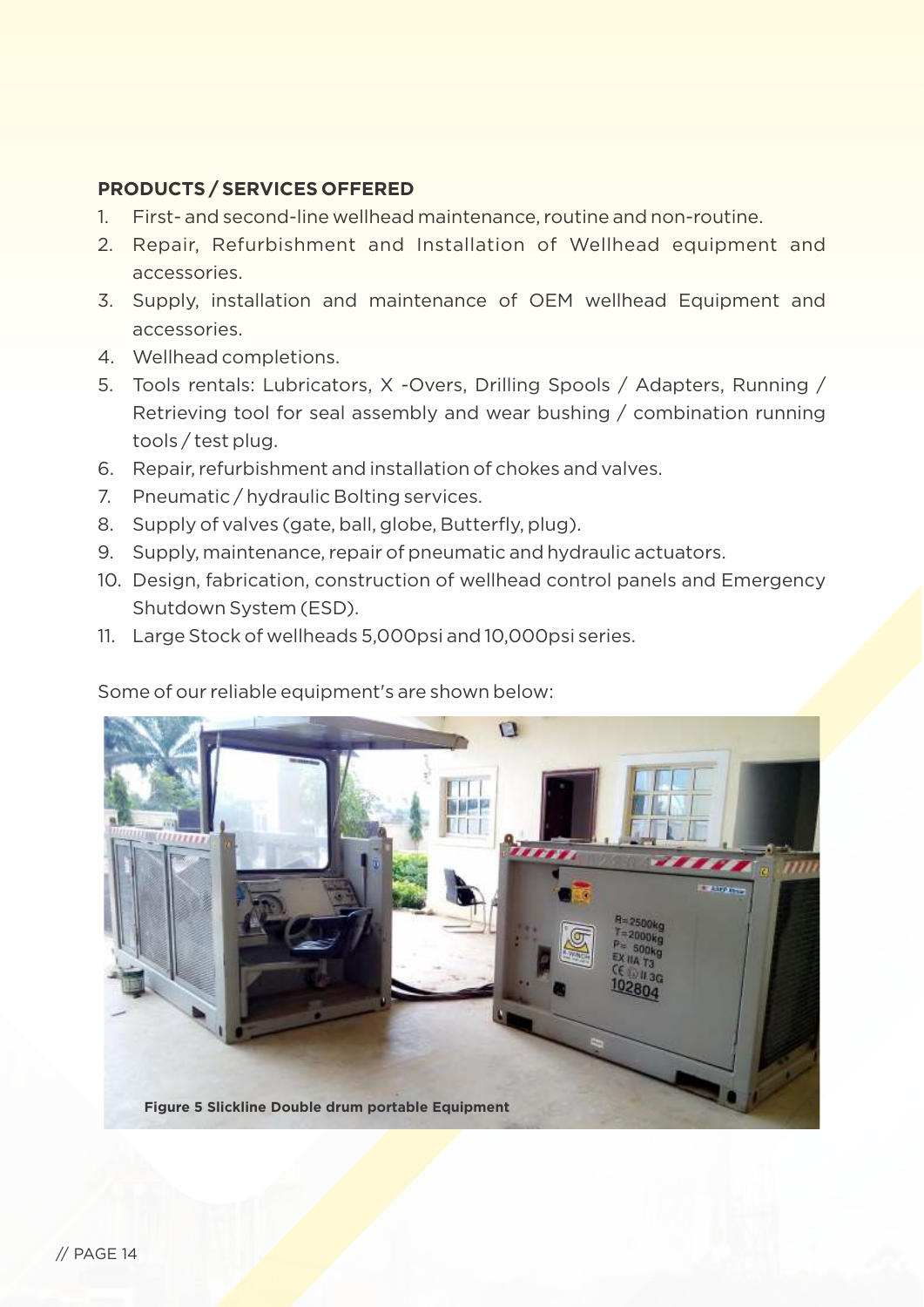

**Figure 6 Slickline Tools**



**Figure 7 Swab Tank**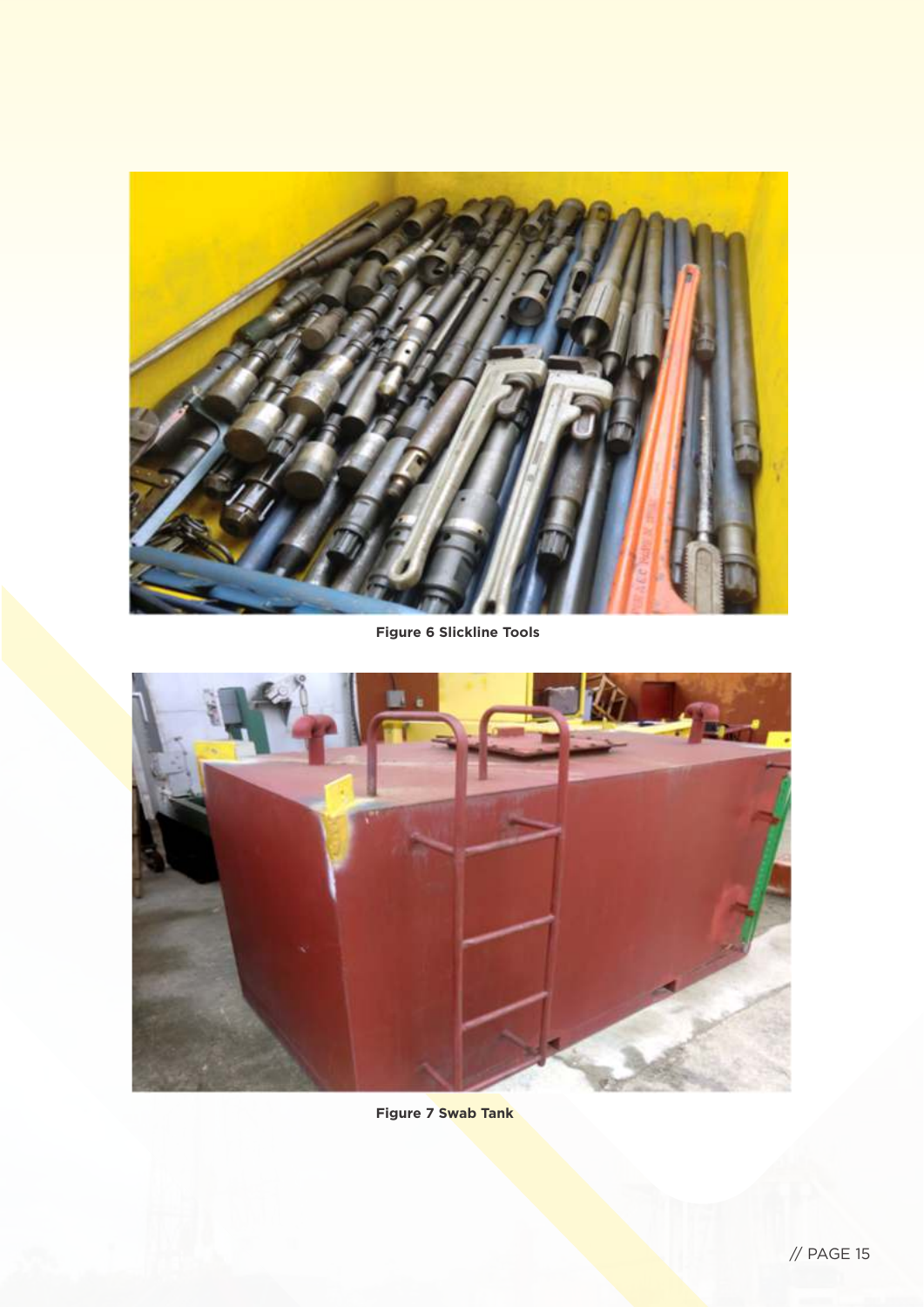

**Figure 8 Swab pump**



**Figure 9 Coiled Tubing**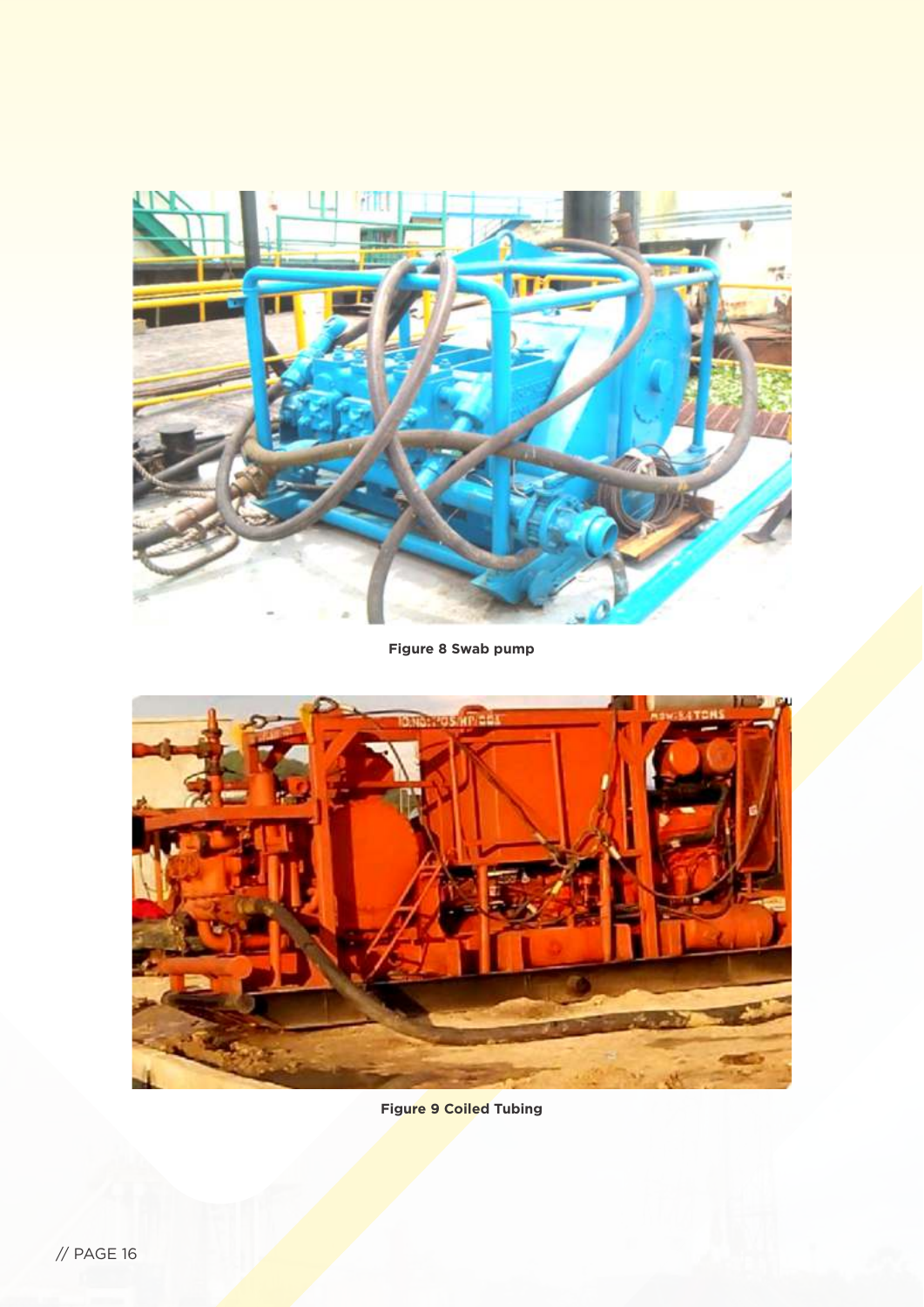

**Figure 10 Gate Valves**



**Figure 11 Well Heads**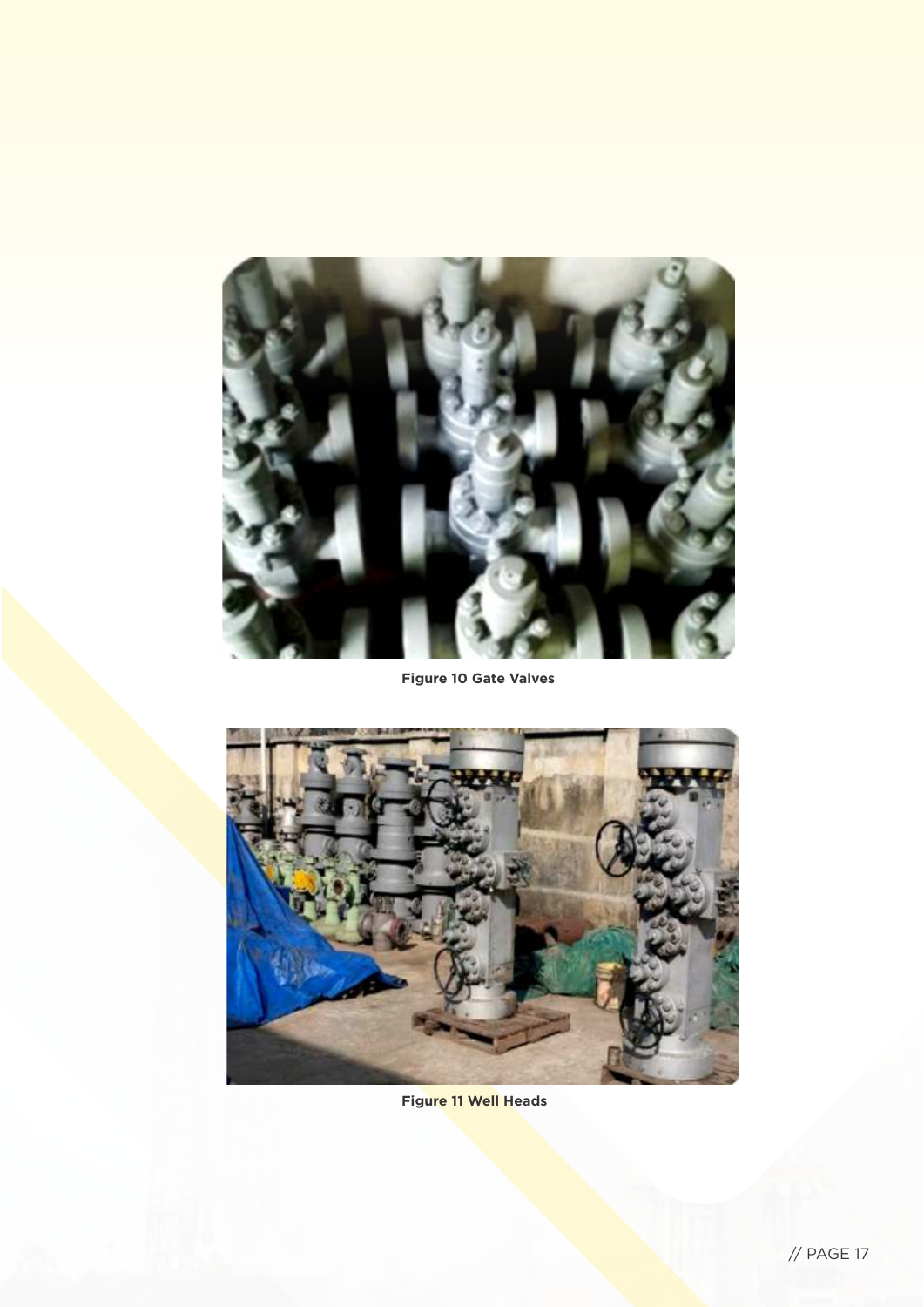## **WELL TESTING**

At Vaughn Energy Services Limited, our Well Testing technique is carried out in order to assess the true and full potential of the reservoir under dynamic conditions.

We have a wide variety of well testing packages available for exploration and appraisal operations through development and production campaigns, Vaughn has the technology and the expertise to acquire accurate and reliable data, knowing fully well that inaccurate data can lead to early depletion.

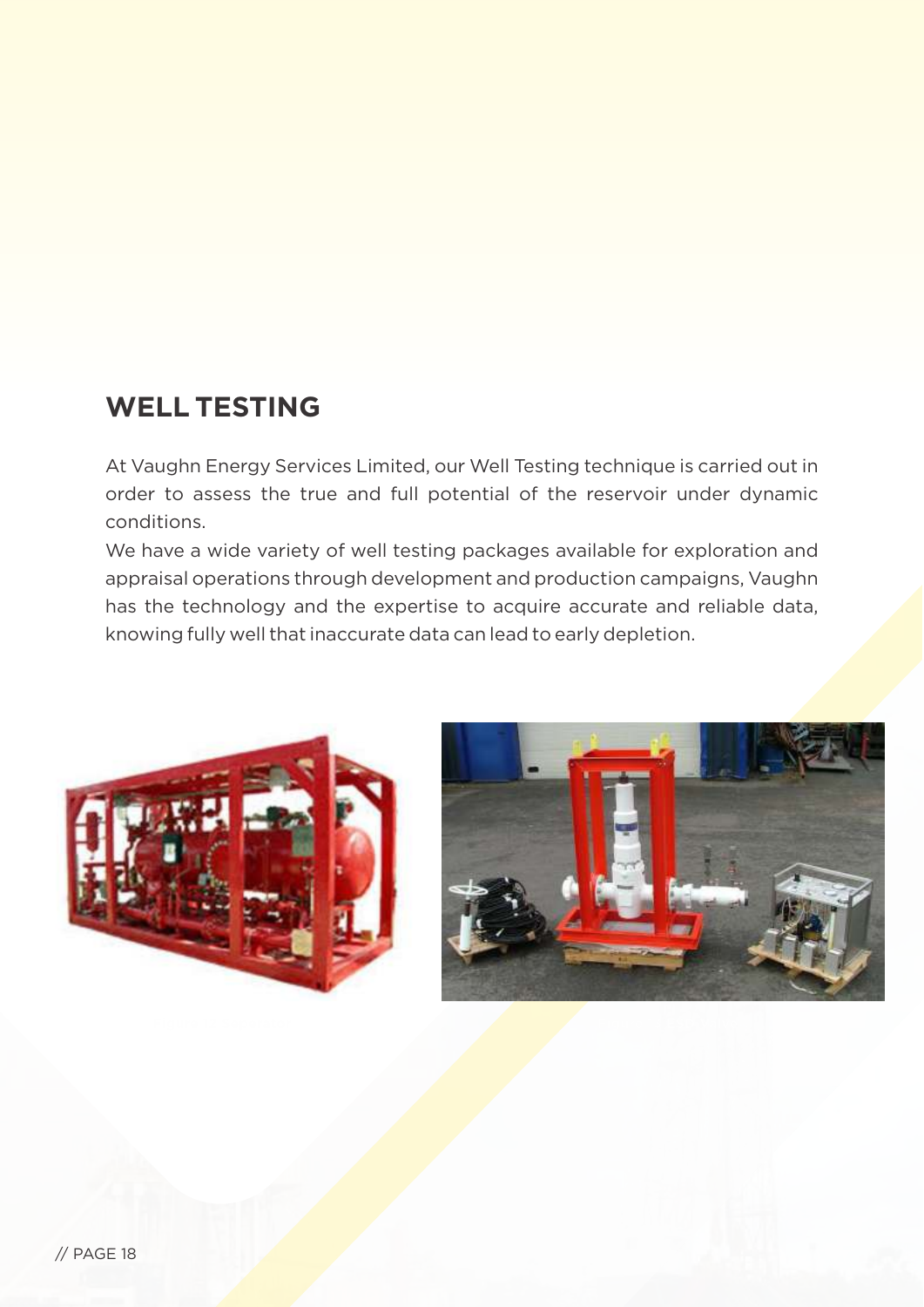# PROCUREMENT **SERVICES**

Another important aspect of our service line is the procurement and supply of equipment, machinery, spares, material and chemicals etc to the energy, service and allied sectors of the Nigerian economy.

Vaughn sources products from local or international manufacturers or their appointed representatives. This has sustained our growing tradition of servicing every purchase order with very high quality and standard products to the utmost satisfaction of our highly valued clients.

We have well trained team with deep experience and understanding of the local and international sourcing market and supply chain management.

With track record of several successful project materials delivery for our clients. Vaughn is a leader in providing turnkey procurement solutions. We have selected suppliers and vendors who are passionate for excellence and primarily focus on quality , schedule and price.

In summary, the procurement and supply department of Vaughn Energy Services Limited focuses on the following lines of product:

Equipment Supply Tools(manual and powered) Valves **Pipes** Pumps Materials and consumables Chemicals OCTG Drill Bits



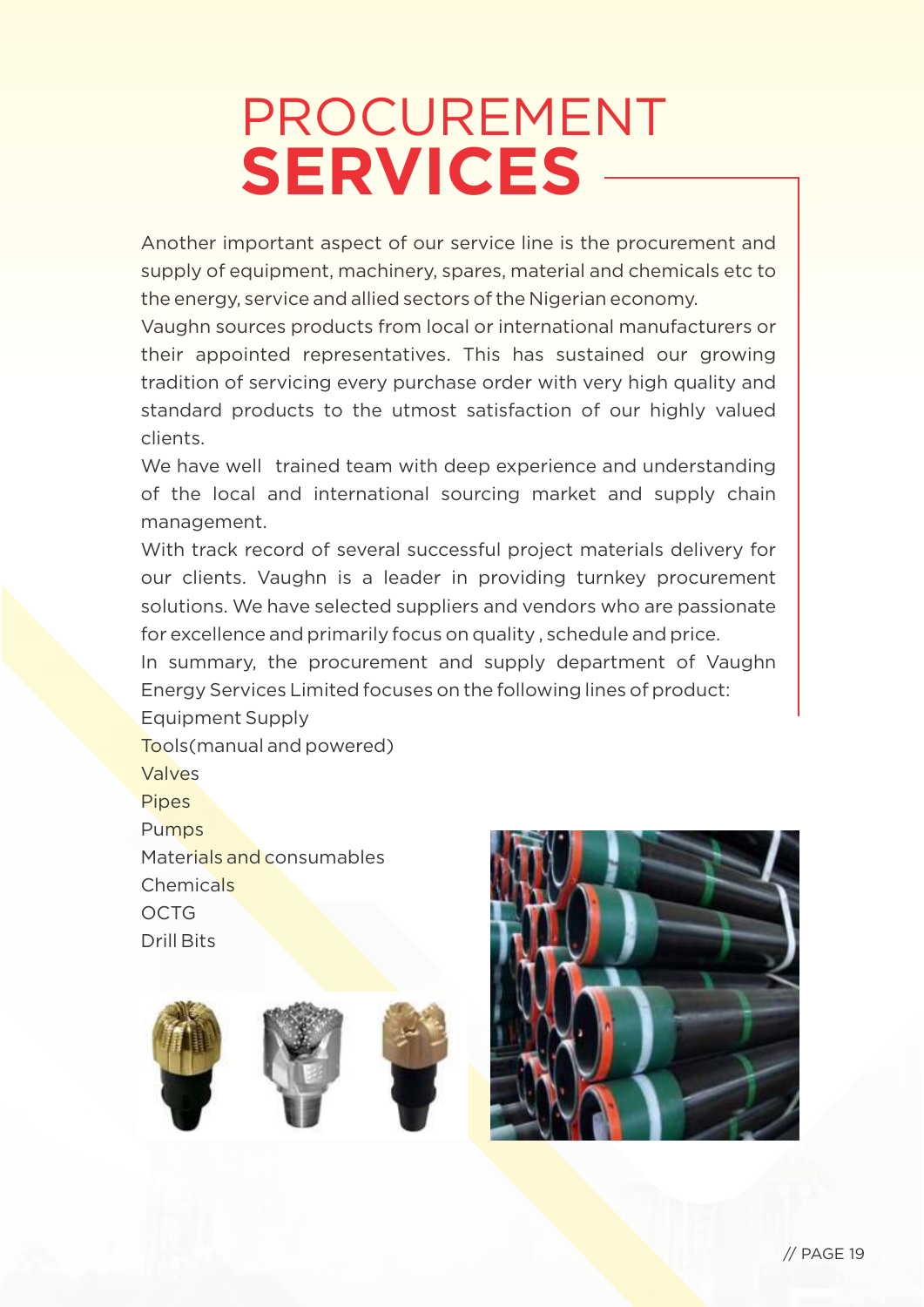## WELL INTERVENTION/SLICKLINE/GYRO JOBS DONE FOR CHEVRON NIGERIA LIMITED AND HERITAGE OIL LIMITED

| <b>COMPANY</b> | <b>LOCATION</b>       | <b>DEPTH/FEET</b> |
|----------------|-----------------------|-------------------|
| <b>CHEVRON</b> | Meren-29              | 6,709ft           |
| <b>CHEVRON</b> | Meren-30              | 4,678ft           |
| <b>CHEVRON</b> | Meren-91H             | 7,000ft           |
| <b>CHEVRON</b> | Meren-98H             | 5,978ft           |
| <b>HEOSL</b>   | OLOMORO 30L           | 9590ft            |
| <b>HEOSL</b>   | OLOMORO 27L           | 9840ft            |
| <b>HEOSL</b>   | <b>OLOMORO 16L</b>    | 9600ft            |
| <b>HEOSL</b>   | OLOMORO 33L           | 5136ft            |
| <b>HEOSL</b>   | OLOMORO 26L           | 9600ft            |
| <b>HEOSL</b>   | <b>OLOMORO 3L</b>     | 6900ft            |
| <b>HEOSL</b>   | <b>OLOMORO 15L</b>    | 9400ft            |
| <b>HEOSL</b>   | <b>OLOMORO 31L</b>    | 9400ft            |
| <b>HEOSL</b>   | <b>OLOMORO 10S</b>    | 7800ft            |
| <b>HEOSL</b>   | <b>OLOMORO 18L</b>    | 7700ft            |
| <b>HEOSL</b>   | <b>OLOMORO 28S</b>    | 9400ft            |
| <b>HEOSL</b>   | OLOMORO 36S           | 6900ft            |
| <b>HEOSL</b>   | <b>OLOMORO 37L</b>    | 8700ft            |
| <b>HEOSL</b>   | OLOMORO 38L           | 9400ft            |
| <b>HEOSL</b>   | <b>OLOMORO 39S</b>    | 8300ft            |
| <b>HEOSL</b>   | <b>OLOMORO 24S</b>    | 8500ft            |
| <b>HEOSL</b>   | OLOMORO 35            | 8300ft            |
| <b>HEOSL</b>   | OLOMORO 19            | 8600ft            |
| <b>HEOSL</b>   | <b>OLOMORO 12</b>     | 8500ft            |
| <b>HEOSL</b>   | OLOMORO <sub>25</sub> | 8800ft            |
| <b>HEOSL</b>   | OLOMORO 34            | 7200ft            |
| <b>HEOSL</b>   | <b>AFIESERE 4L</b>    | 2100ft            |
| <b>HEOSL</b>   | <b>AFIESERE 15T</b>   | 6500ft            |
| <b>HEOSL</b>   | <b>AFIESERE 11S</b>   | 6400ft            |
| <b>HEOSL</b>   | <b>AFIESERE 38L</b>   | 7000ft            |
| <b>HEOSL</b>   | <b>AFIESERE 26L</b>   | 7100ft            |
| <b>HEOSL</b>   | <b>AFIESERE 19T</b>   | 6600ft            |
| <b>HEOSL</b>   | <b>AFIESERE 29L</b>   | 6700ft            |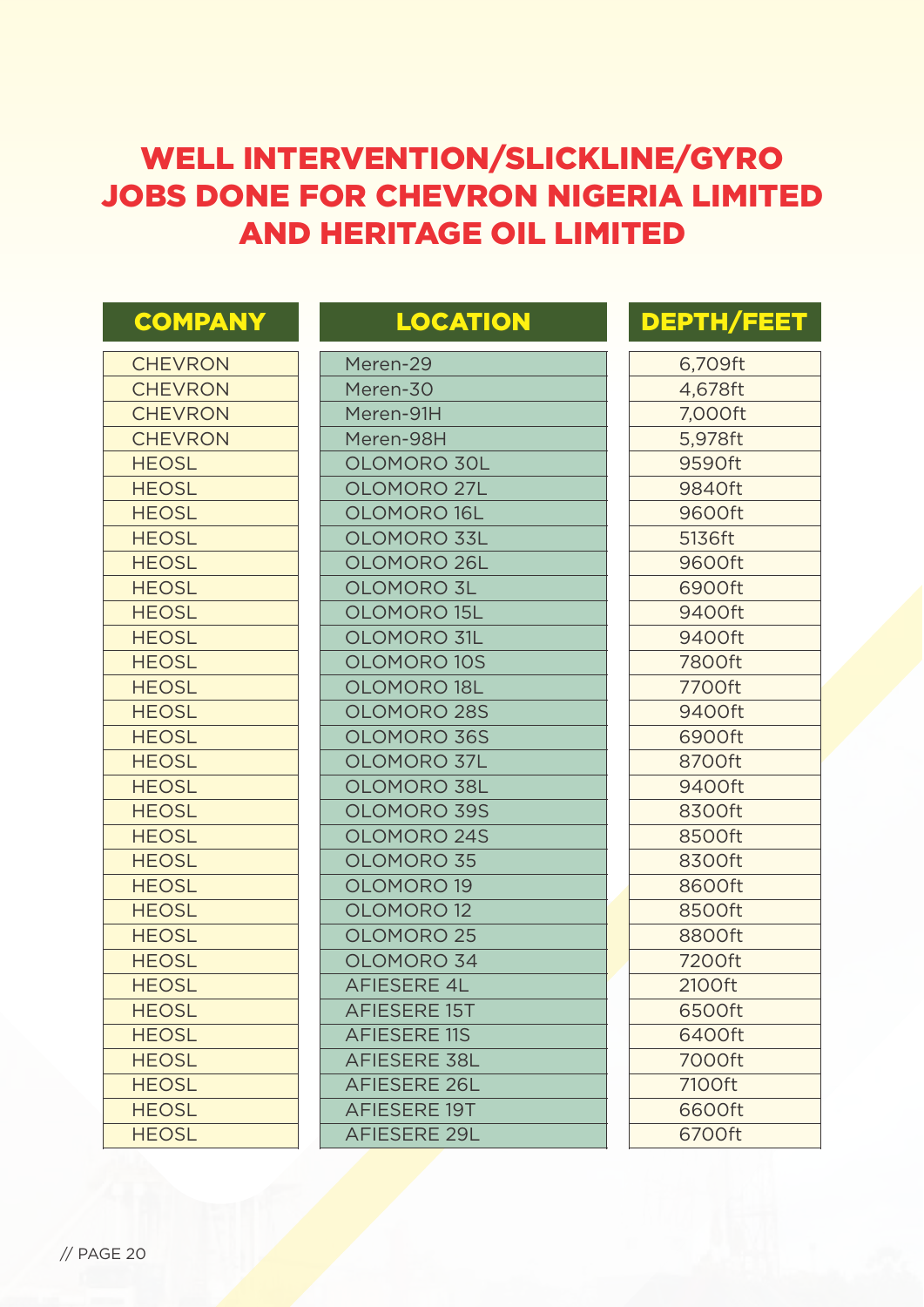## WELL INTERVENTION/SLICKLINE/GYRO JOBS DONE FOR CHEVRON NIGERIA LIMITED AND HERITAGE OIL LIMITED

| <b>COMPANY</b> | <b>LOCATION</b>     | <b>DEPTH/FEET</b> |
|----------------|---------------------|-------------------|
| <b>HEOSL</b>   | <b>AFIESERE 22L</b> | 8700ft            |
| <b>HEOSL</b>   | <b>AFIESERE 28L</b> | 6600ft            |
| <b>HEOSL</b>   | <b>AFIESERE 31L</b> | 8600ft            |
| <b>HEOSL</b>   | <b>AFIESERE 30S</b> | 6600ft            |
| <b>HEOSL</b>   | <b>AFIESERE 25T</b> | 6600ft            |
| <b>HEOSL</b>   | <b>AFIESERE 8L</b>  | 6700ft            |
| <b>HEOSL</b>   | <b>AFIESERE 24T</b> | 6700ft            |
| <b>HEOSL</b>   | AFIESERE 37L        | 6975ft            |
| <b>HEOSL</b>   | <b>AFIESERE 18T</b> | 6400ft            |
| <b>HEOSL</b>   | <b>AFIESERE 20T</b> | 6500ft            |
| <b>HEOSL</b>   | <b>AFIESERE 3L</b>  | 6900ft            |
| <b>HEOSL</b>   | <b>AFIESERE 14L</b> | 6800ft            |
| <b>HEOSL</b>   | <b>AFIESERE 5L</b>  | 7000ft            |
| <b>HEOSL</b>   | <b>AFIESERE 13L</b> | 7200ft            |
| <b>HEOSL</b>   | <b>AFIESERE 27S</b> | 6500ft            |
| <b>HEOSL</b>   | <b>AFIESERE 2L</b>  | 4000ft            |
| <b>HEOSL</b>   | <b>AFIESERE 1L</b>  | 6700ft            |
| <b>HEOSL</b>   | AFIESERE 36L        | 7100ft            |
| <b>HEOSL</b>   | <b>AFIESERE 9S</b>  | 6500ft            |
| <b>HEOSL</b>   | <b>AFIESERE 21T</b> | 6600ft            |
| <b>HEOSL</b>   | AFIESERE 33S        | 5345ft            |
| <b>HEOSL</b>   | <b>AFIESERE 22T</b> | 6600ft            |
| <b>HEOSL</b>   | <b>AFIESERE 17S</b> | 5000ft            |
| <b>HEOSL</b>   | <b>AFIESERE 41L</b> | 7200ft            |
| <b>HEOSL</b>   | <b>AFIESERE 10T</b> | 5100ft            |
| <b>HEOSL</b>   | <b>AFIESERE 7L</b>  | 5100ft            |
| <b>HEOSL</b>   | <b>AFIESERE 23L</b> | 6700ft            |
| <b>HEOSL</b>   | <b>AFIESERE 12L</b> | 8000ft            |
| <b>HEOSL</b>   | <b>AFIESERE 35S</b> | 6900ft            |
| <b>HEOSL</b>   | <b>AFIESERE 39S</b> | 4500ft            |
| <b>HEOSL</b>   | <b>AFIESERE 40S</b> | 2300ft            |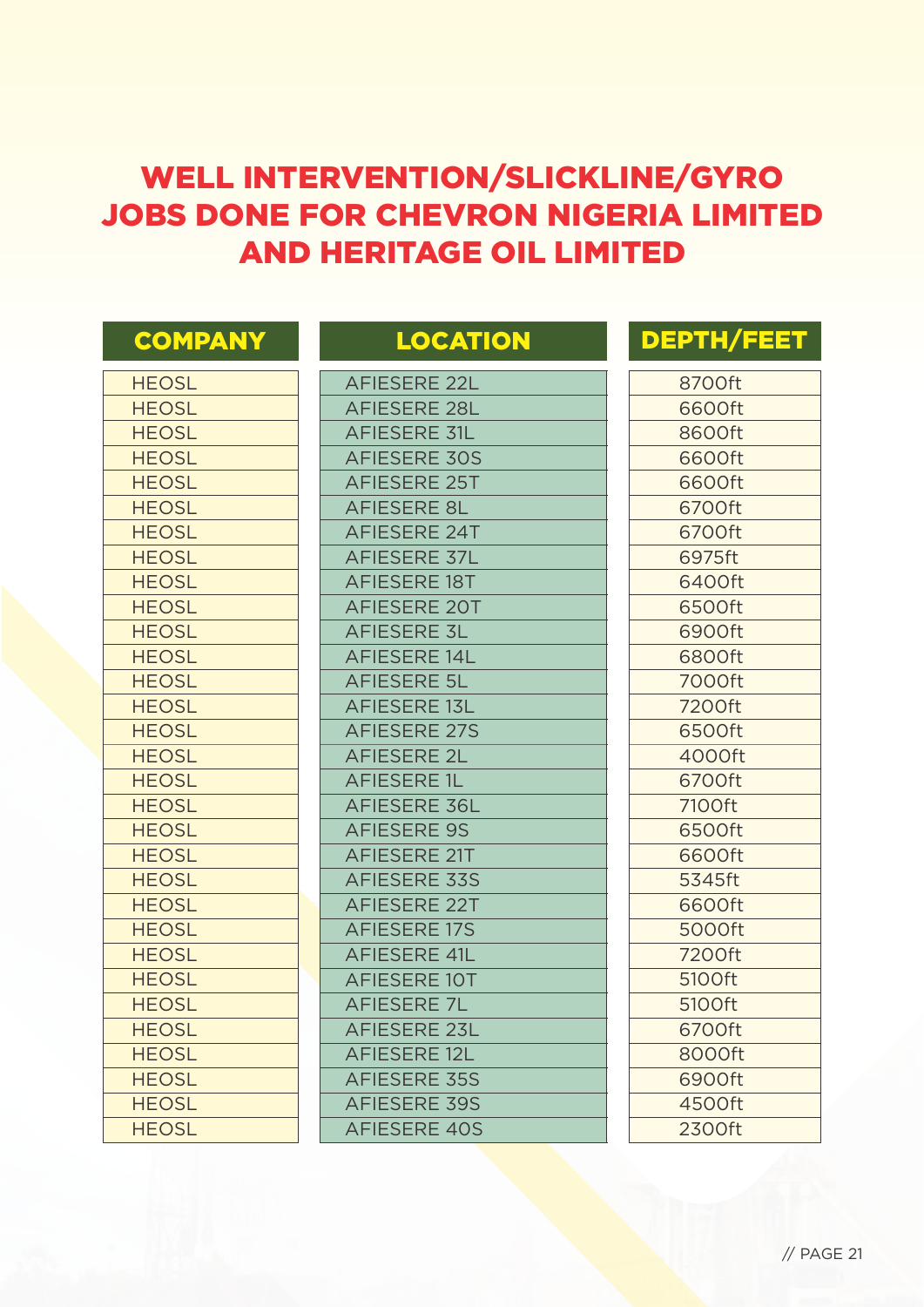| <b>YEAR</b> | <b>COMPANY</b>    | <b>LOCATION</b>        | <b>DEPTH/FEET</b> |
|-------------|-------------------|------------------------|-------------------|
|             | <b>SEPLAT</b>     | OVOHR 6ST              | 5963.40ft         |
|             | NPDC-OML 34AMT    | <b>UGHELI EAST 39</b>  | 366ft             |
|             | <b>SEPLAT</b>     | <b>OVOHR 6ST</b>       | 5963.40ft         |
|             | <b>NPDC</b>       | <b>UGHELI EAST 39</b>  | 366ft             |
|             | <b>NPDC</b>       | OREDO <sub>17</sub>    | 11355.81ft        |
| 2020        | <b>SEPLAT</b>     | OVHOR 20               | 455ft             |
|             | <b>NPDC</b>       | <b>UGHELI EAST 39</b>  | 11305.63ft        |
|             | <b>PLATFORM</b>   | EGBAOMA 10             | 10562.71ft        |
|             | <b>SEPLAT</b>     | Ovhor 20               | 8276.43ft         |
|             | <b>NPDC</b>       | Ughelli East 40        | 767.19ft          |
|             | NPDC/ND WESTERN   | <b>UGHELLI EAST 35</b> | 330ft             |
|             | <b>SEEPCO</b>     | AGU 27PH               | 1354m             |
|             | NPDC/ND WESTERN   | <b>UGHELLI EAST 35</b> | 5300ft            |
|             | <b>SEEPCO</b>     | OKW 78PH               | 1649.59m          |
|             | NPDC/ND WESTERN   | <b>UGHELLI EAST 6L</b> | 9400ft            |
|             | <b>NPDC</b>       | Abura 5st              | 3463.56ft         |
|             | NPDC/ND WESTERN   | <b>UGHELLI EAST 36</b> | 340ft             |
|             | <b>PLATFORM</b>   | EGBAOMA 4ST2           | 7300ft            |
|             | <b>PLATFORM</b>   | EGBAOMA 4ST2           | 10687ft           |
|             | NPDC/ND WESTERN   | <b>UGHELLI EAST 36</b> | 10957.83ft        |
|             | <b>NDPR</b>       | <b>OMERELU2</b>        | 415ft             |
|             | NPDC/ELCREST      | GBE-04                 |                   |
|             | NPDC/ND WESTERN   | <b>UGHELLI EAST 37</b> | 2115.44ft         |
|             | <b>NDPR</b>       | <b>OMERELU2</b>        | 3954.80ft         |
| 2019        | <b>SEPLAT</b>     | SAPELE 33              | 254.11ft          |
|             | NPDC/ELCREST      | GBE-4st                | 3246.51ft         |
|             | <b>MIDWESTERN</b> | Umusadege 18           | 629.89ft          |
|             | <b>MIDWESTERN</b> | Umusadege 18           | 4512.04ft         |
|             | <b>SEPLAT</b>     | OVHOR 18               | 6044ft            |
|             | <b>SEPLAT</b>     | <b>OVHOR 18ST</b>      | 393ft             |
|             | <b>MIDWESTERN</b> | Umusadege 18           | 9466ft            |
|             | <b>SEPLAT</b>     | SAPELE 34              | 280ft             |
|             | <b>NPDC</b>       | Oghareki 3             | 1067.95ft         |
|             | <b>NPDC</b>       | Oredo 16               | 480ft             |
|             | NPDC/ELCREST      | GBE-05                 | 3284.97ft         |
|             | <b>SEPLAT</b>     | SAPELE 35              | 280ft             |
|             | <b>SEEPCO</b>     | <b>IKAKI1</b>          | 249.45m           |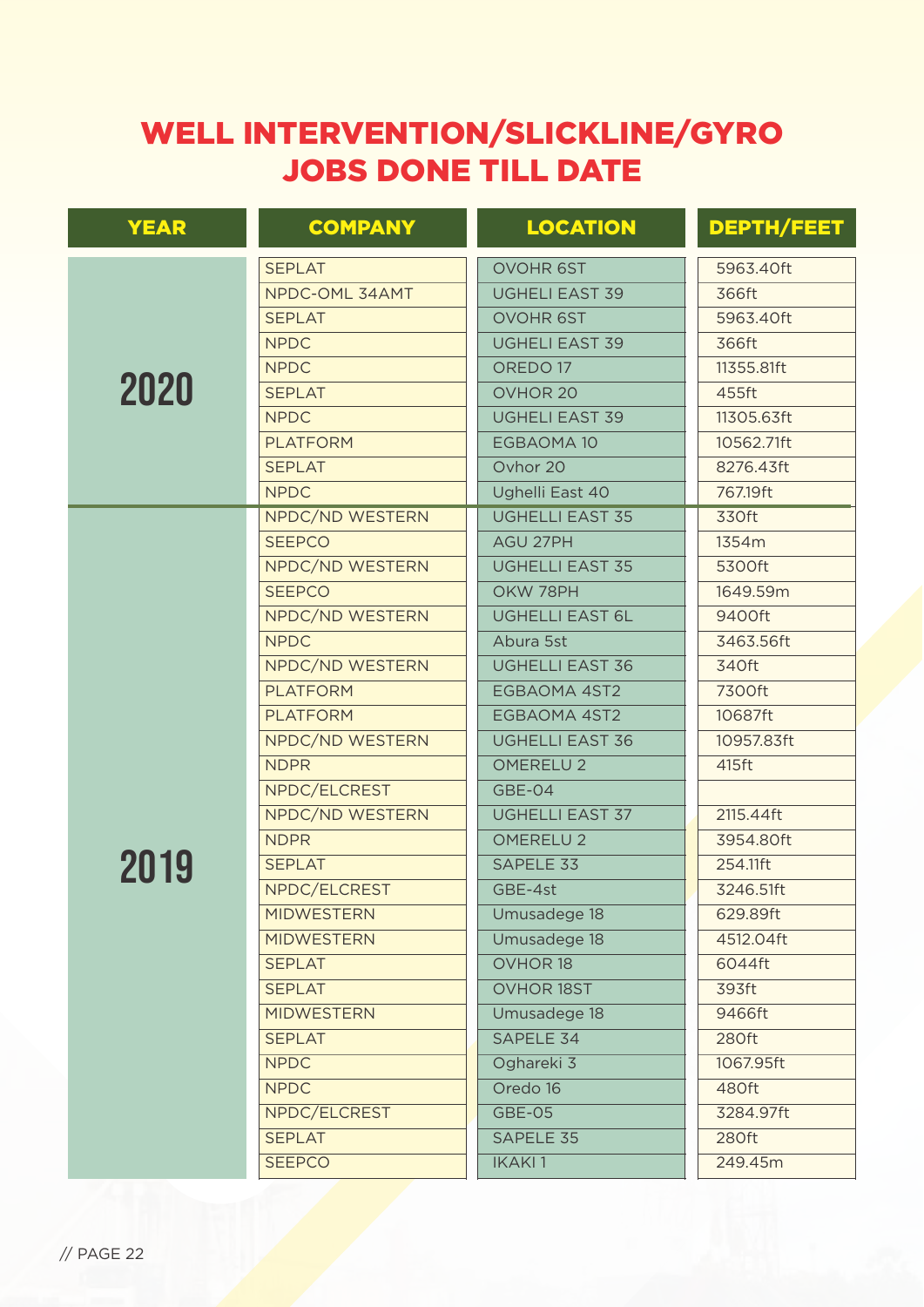| <b>YEAR</b> | <b>COMPANY</b>  | <b>LOCATION</b>        | <b>DEPTH/FEET</b> |
|-------------|-----------------|------------------------|-------------------|
|             | <b>ELCREST</b>  | OPUAMA 9               | 3228.48ft         |
|             | <b>NDPR</b>     | OGBELE 10              |                   |
|             | <b>NDPR</b>     | OGBELE 10              | 825ft             |
|             | <b>NDPR</b>     | OGBELE 10              | 5937ft            |
|             | <b>SEEPCO</b>   | AGU 13                 | 553.76m           |
|             | <b>NDPR</b>     | OGBELE 10              | 9219ft            |
|             | NPDC/ND WESTERN | <b>UGHELLI EAST 33</b> | 5921.38ft         |
|             | <b>ELCREST</b>  | <b>OPUAMA 10</b>       | 3493.92ft         |
|             | <b>NDPR</b>     | OGBELE 10ST            | 9703ft            |
|             | NPDC/ND WESTERN | <b>UGHELLI EAST 33</b> | 11064.55ft        |
|             | <b>HEOSL</b>    | OLOMORO 30L            | 9590ft            |
|             | <b>HEOSL</b>    | OLOMORO 27L            | 9840ft            |
|             | <b>HEOSL</b>    | OLOMORO 16L            | 9600ft            |
|             | <b>HEOSL</b>    | OLOMORO 33L            | 5136ft            |
|             | <b>HEOSL</b>    | OLOMORO 26L            | 9600ft            |
|             | <b>HEOSL</b>    | OLOMORO 3L             | 6900ft            |
|             | <b>HEOSL</b>    | OLOMORO 15L            | 9400ft            |
|             | <b>HEOSL</b>    | OLOMORO 31L            | 9400ft            |
| 2018        | <b>HEOSL</b>    | OLOMORO 10S            | 7800ft            |
|             | <b>HEOSL</b>    | OLOMORO 18L            | 7700ft            |
|             | <b>HEOSL</b>    | OLOMORO 28S            | 9400ft            |
|             | <b>HEOSL</b>    | OLOMORO 36S            | 6900ft            |
|             | <b>HEOSL</b>    | OLOMORO 37L            | 8700ft            |
|             | <b>HEOSL</b>    | OLOMORO 38L            | 9400ft            |
|             | NPDC/ND WESTERN | <b>UGHELLI EAST 34</b> | 1057.79ft         |
|             | <b>HEOSL</b>    | OLOMORO 39S            | 8300ft            |
|             | <b>HEOSL</b>    | OLOMORO 24S            | 8500ft            |
|             | <b>HEOSL</b>    | OLOMORO 35             | 8300ft            |
|             | <b>HEOSL</b>    | OLOMORO 19             | 8600ft            |
|             | <b>HEOSL</b>    | OLOMORO 12             | 8500ft            |
|             | <b>HEOSL</b>    | OLOMORO 25             | 8800ft            |
|             | NPDC/ELCREST    | <b>OPUAMA11</b>        | 3353.70ft         |
|             | <b>NDPR</b>     | OGBELE 11              | 840ft             |
|             | <b>HEOSL</b>    | OLOMORO 34             | 7200ft            |
|             | <b>HEOSL</b>    | AFIESERE 4L            | 2100ft            |
|             | <b>HEOSL</b>    | AFIESERE 15T           | 6500ft            |
|             | <b>HEOSL</b>    | <b>AFIESERE 11S</b>    | 6400ft            |
|             | <b>NDPR</b>     | OGBELE 11              | 1495ft            |
|             | NDPC/ND WESTERN | <b>UGHELLI EAST 34</b> | 5831ft            |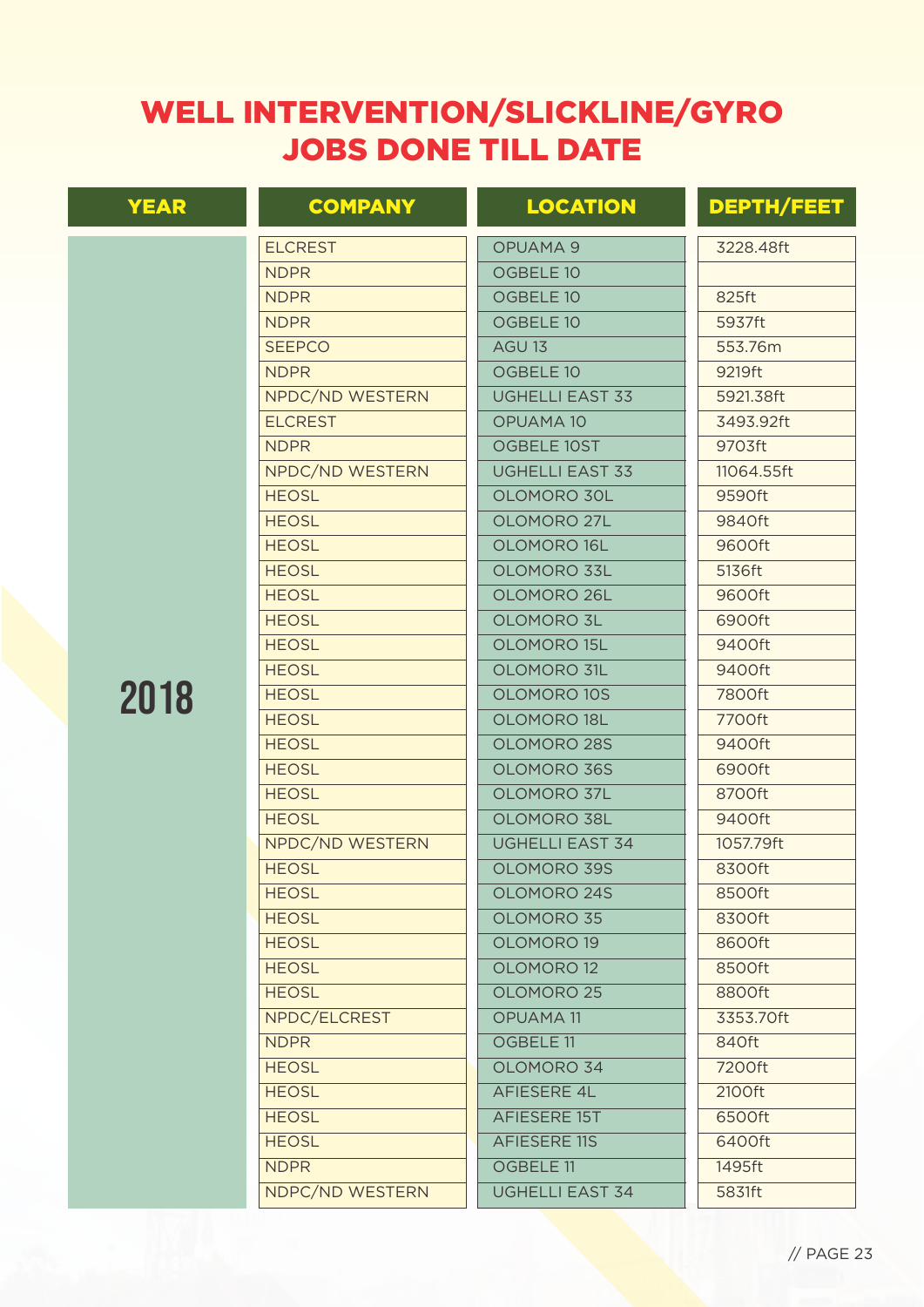| <b>YEAR</b> | <b>COMPANY</b>  | <b>LOCATION</b>        | <b>DEPTH/FEET</b> |
|-------------|-----------------|------------------------|-------------------|
|             | <b>HEOSL</b>    | AFIESERE 38L           | 7000ft            |
|             | <b>HEOSL</b>    | <b>AFIESERE 26L</b>    | 7100ft            |
|             | <b>HEOSL</b>    | AFIESERE 19T           | 6600ft            |
|             | <b>HEOSL</b>    | <b>AFIESERE 29L</b>    | 6700ft            |
|             | <b>HEOSL</b>    | <b>AFIESERE 22L</b>    | 8700ft            |
|             | <b>HEOSL</b>    | <b>AFIESERE 28L</b>    | 6600ft            |
|             | <b>HEOSL</b>    | AFIESERE 31L           | 8600ft            |
|             | <b>HEOSL</b>    | <b>AFIESERE 30S</b>    | 6600ft            |
|             | <b>HEOSL</b>    | <b>AFIESERE 25T</b>    | 6600ft            |
|             | <b>HEOSL</b>    | AFIESERE 8L            | 6700ft            |
|             | <b>HEOSL</b>    | AFIESERE 24T           | 6700ft            |
|             | <b>HEOSL</b>    | AFIESERE 37L           | 6975ft            |
|             | <b>HEOSL</b>    | AFIESERE 18T           | 6400ft            |
|             | <b>HEOSL</b>    | AFIESERE 20T           | 6500ft            |
|             | <b>HEOSL</b>    | <b>AFIESERE 3L</b>     | 6900ft            |
|             | <b>HEOSL</b>    | AFIESERE 14L           | 6800ft            |
|             | <b>HEOSL</b>    | <b>AFIESERE 5L</b>     | 7000ft            |
|             | <b>HEOSL</b>    | AFIESERE 13L           | 7200ft            |
| 2018        | <b>HEOSL</b>    | <b>AFIESERE 27S</b>    | 6500ft            |
|             | <b>HEOSL</b>    | <b>AFIESERE 2L</b>     | 4000ft            |
|             | <b>HEOSL</b>    | <b>AFIESERE 1L</b>     | 6700ft            |
|             | <b>HEOSL</b>    | <b>AFIESERE 36L</b>    | 7100ft            |
|             | <b>HEOSL</b>    | <b>AFIESERE 9S</b>     | 6500ft            |
|             | <b>HEOSL</b>    | AFIESERE 21T           | 6600ft            |
|             | <b>HEOSL</b>    | <b>AFIESERE 33S</b>    | 5345ft            |
|             | <b>HEOSL</b>    | <b>AFIESERE 22T</b>    | 6600ft            |
|             | <b>SEEPCO</b>   | AGU 22                 | 1144.87m          |
|             | <b>HEOSL</b>    | AFIESERE 17S           | 5000ft            |
|             | <b>HEOSL</b>    | AFIESERE 41L           | 7200ft            |
|             | NPDC/ND WESTERN | <b>UGHELLI EAST 34</b> | 12268ft           |
|             | <b>HEOSL</b>    | AFIESERE 10T           | 5100ft            |
|             | <b>HEOSL</b>    | AFIESERE 7L            | 5100ft            |
|             | <b>HEOSL</b>    | AFIESERE 23L           | 6700ft            |
|             | <b>HEOSL</b>    | AFIESERE 12L           | 8000ft            |
|             | <b>HEOSL</b>    | AFIESERE 35S           | 6900ft            |
|             | <b>HEOSL</b>    | AFIESERE 39S           | 4500ft            |
|             | <b>HEOSL</b>    | AFIESERE 40S           | 2300ft            |
|             | NPDC/ELCREST    | GBE-01                 | 10200ft           |
|             | NPDC/ELCREST    | GBE-03                 | 2742ft            |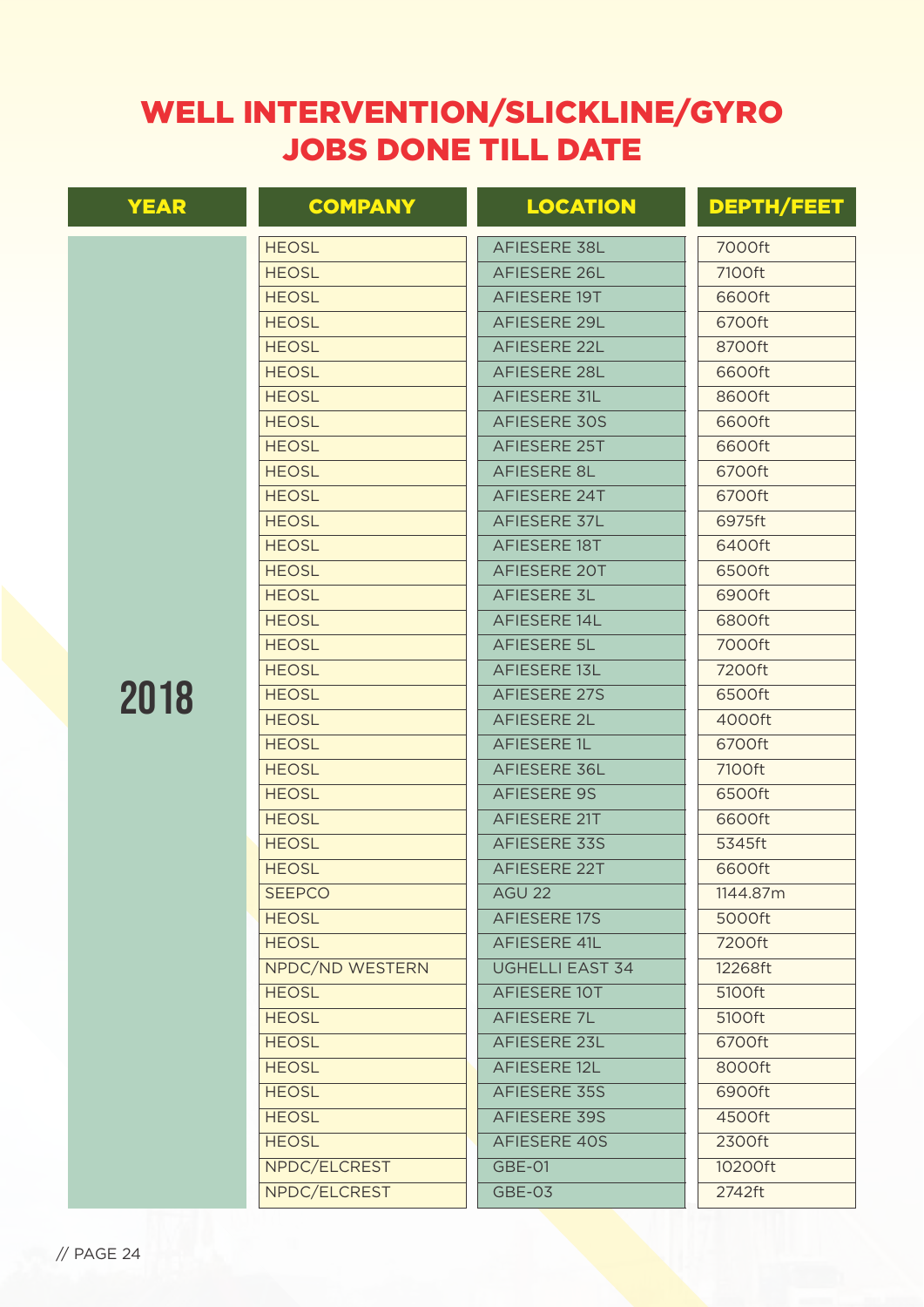| <b>YEAR</b> | <b>COMPANY</b>   | <b>LOCATION</b>      | <b>DEPTH/FEET</b> |
|-------------|------------------|----------------------|-------------------|
|             | <b>SEEPCO</b>    | AKARA 1 NW 2         | 692.07m           |
|             | <b>SEEPCO</b>    | <b>OKW 55</b>        | 458.83m           |
|             | <b>SEEPCO</b>    | <b>OKW 56</b>        | 556.82m           |
|             | <b>SEEPCO</b>    | AKARA 1 NW 2         |                   |
|             | <b>SEEPCO</b>    | AKARA 1 NW 2         | 2702m             |
|             | <b>SEEPCO</b>    | <b>AMESHI 2ST 2</b>  | 2880m             |
|             | <b>SEEPCO</b>    | MAT-S-A2             | 1399m             |
|             | <b>SEEPCO</b>    | <b>ANUABO1</b>       | 440.44m           |
|             | <b>SEEPCO</b>    | ENYIE <sub>1</sub>   | 360.90m           |
| 2017        | <b>SEEPCO</b>    | <b>OKW 59</b>        | 1538.54m          |
|             | <b>SEEPCO</b>    | AKUBO <sub>2</sub>   | 957.96m           |
|             | <b>SEEPCO</b>    | AGU - 6 PH           | 941.09m           |
|             | <b>DUBRI OIL</b> | <b>GILLI GILLI 8</b> | 8758.88ft         |
|             | <b>SEEPCO</b>    | AGU - 7 PH           | 1032.96m          |
|             | <b>SEEPCO</b>    | <b>OKW 61</b>        | 601.03m           |
|             | <b>SEEPCO</b>    | AGU 8H               | 583m              |
|             | <b>SEEPCO</b>    | AGU 9H               | 496m              |
|             | <b>ELCREST</b>   | <b>OPUAMA 7ST</b>    | 5945ft            |
|             | <b>ELCREST</b>   | <b>OPUAMA8</b>       | 3415.76ft         |
|             | <b>SEEPCO</b>    | <b>OKW 65</b>        | 660.98m           |
|             | <b>PLATFORM</b>  | Egbaoma 6ST          | 10614.99ft        |
| 2016        | <b>PLATFORM</b>  | Egbaoma 9            | 10172.13ft        |
|             | <b>SEEPCO</b>    | <b>OKW 54</b>        | 1164.32m          |
|             | <b>NPDC</b>      | Ogini 25             | 1749.97ft         |
|             | <b>NPDC</b>      | Ogini 26             | 1471.37ft         |
|             | <b>NDPR</b>      | Ogbele 7st           | 5429.71ft         |
|             | <b>NDPR</b>      | 2Ogbele 7st2         | 12000ft           |
|             | <b>WSPL</b>      | <b>IBIGWE 9</b>      | 3920.20ft         |
|             | <b>WSPL</b>      | <b>IBIGWE 9</b>      | 7977.38ft         |
|             | <b>NDPR</b>      | Ogbele 7st2          | 14458.77ft        |
|             | <b>NPDC</b>      | Okono 3st            | 4749.03ft         |
| 2015        | <b>WSPL</b>      | <b>IBIGWE 10</b>     | 428ft             |
|             | <b>WSPL</b>      | <b>IBIGWE 10</b>     | 961ft             |
|             | <b>WSPL</b>      | <b>IBIGWE 10</b>     | 2945ft            |
|             | <b>WSPL</b>      | <b>IBIGWE 10</b>     | 5256.44ft         |
|             | <b>WSPL</b>      | <b>IBIGWE 11</b>     | 3052.13ft         |
|             | <b>WSPL</b>      | <b>IBIGWE11</b>      | 5532.06ft         |
|             | <b>NPDC</b>      | Ughelli East 25      | 10760ft           |
|             | <b>WSPL</b>      | <b>IBIGWE 5ST</b>    | 831.06ft          |
|             | <b>WSPL</b>      | <b>IBIGWE 5</b>      | 4569ft            |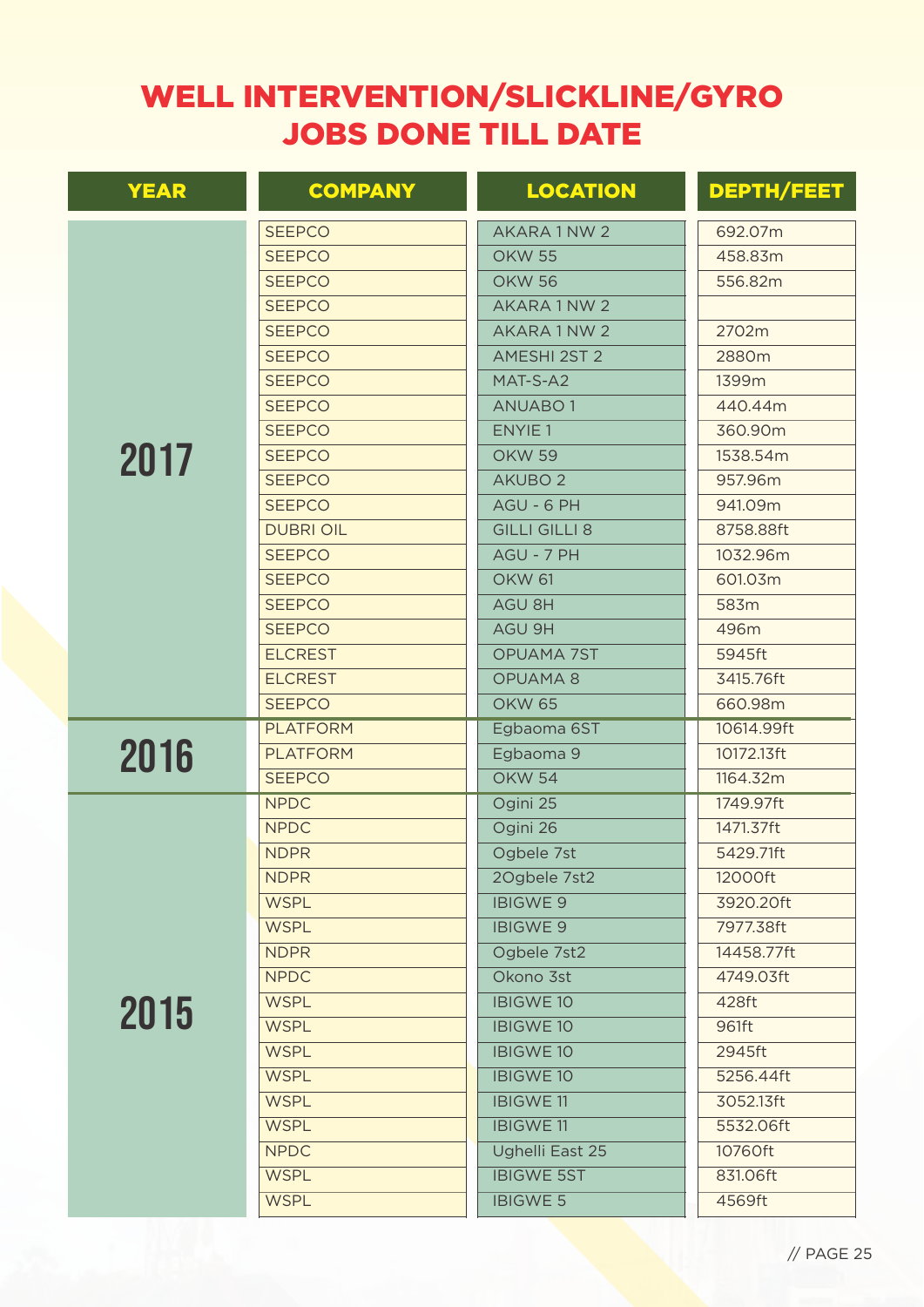| <b>YEAR</b> | <b>COMPANY</b>         | <b>LOCATION</b>       | <b>DEPTH/FEET</b> |
|-------------|------------------------|-----------------------|-------------------|
|             | <b>NPDC</b>            | Oredo-14              | 1475ft            |
|             | Newcross Pet.          | Efe-3                 | 5636ft            |
|             | <b>SEPLAT</b>          | Sapele-28             | 10,969ft          |
|             | <b>NDPR</b>            | Ogbele-8              | 869.4ft           |
|             | <b>NDPR</b>            | Ogbele-8              | 5869.4ft          |
|             | <b>NAOC</b>            | Ogbainbiri Deep-3     |                   |
| 2014        | <b>NPDC</b>            | Ogini-22              | 577.36ft          |
|             | <b>NPDC</b>            | Ogini-22              | 5343ft            |
|             | <b>NPDC</b>            | Ogini-23              | 296.50ft          |
|             | <b>NPDC</b>            | Ogini-23              | 5100ft            |
|             | <b>NPDC</b>            | Utorogu-38            | 578.93ft          |
|             | <b>NDPR</b>            | Ogbele-9              | 797.33ft          |
|             | <b>NDPR</b>            | Ogbele-9              | 4870.60ft         |
|             | <b>NPDC</b>            | Ogini 24              | 291ft             |
|             | <b>NPDC</b>            | Oredo-13              | 1600ft            |
|             | <b>NPDC</b>            | Oredo-13              | 7000ft            |
|             | <b>STERLING Global</b> | Okw-24                | 490m              |
|             | Shebah E & P           | Ukpokiti-1            | 9000ft            |
|             | Network E & P          | Qua-Ibom-3            | 10,000ft          |
|             | Pan Ocean Oil          | Obiayinma-4           | 7,000ft           |
| 2013        | Newcross Pet.          | Efe-1                 | 6,000ft           |
|             | Newcross Pet.          | $Efe-2$               | 9,700ft           |
|             | <b>CHEVRON</b>         | Meren-29              | 6,709ft           |
|             | <b>CHEVRON</b>         | Meren-30              | 4,678ft           |
|             | <b>CHEVRON</b>         | Meren-91H             | 7,000ft           |
|             | <b>CHEVRON</b>         | Meren-98H             | 5,978ft           |
|             | Pan Ocean Oil          | Obiayinma-5           | 6,000ft           |
|             | <b>NAOC</b>            | Azuzuama-4            | 7598.43ft         |
|             | Waltersmith            | Ibigwe-6              | 4000ft            |
|             | Waltersmith            | Ibigwe-7              | 9950ft            |
| 2012        | Waltersmith            | Ibigwe-8              | 7500ft            |
|             | <b>NPDC</b>            | Oredo-12 ST           | 7192ft            |
|             | <b>NPDC</b>            | Oredo-12 ST           | 6500ft            |
|             | Belbop/Conoil          | Otuo S7 (Delta Queen) | 9300ft            |
|             | Pan Ocean Oil          | Agbada 67             | 5500ft            |
|             | <b>NAOC</b>            | <b>OBIAFO</b>         | 4921ft            |
|             | Shell                  | Agbada 68             | 5131ft            |
| 2011        | <b>NAOC</b>            | Oshi-9                | 4921ft            |
|             | <b>Steling Global</b>  | Okw15H                | 295ft             |
|             | <b>NAOC</b>            | Ebegoro 4             | 6561ft            |
|             | Waltersmith            | Ibigwe-4              | 9570ft            |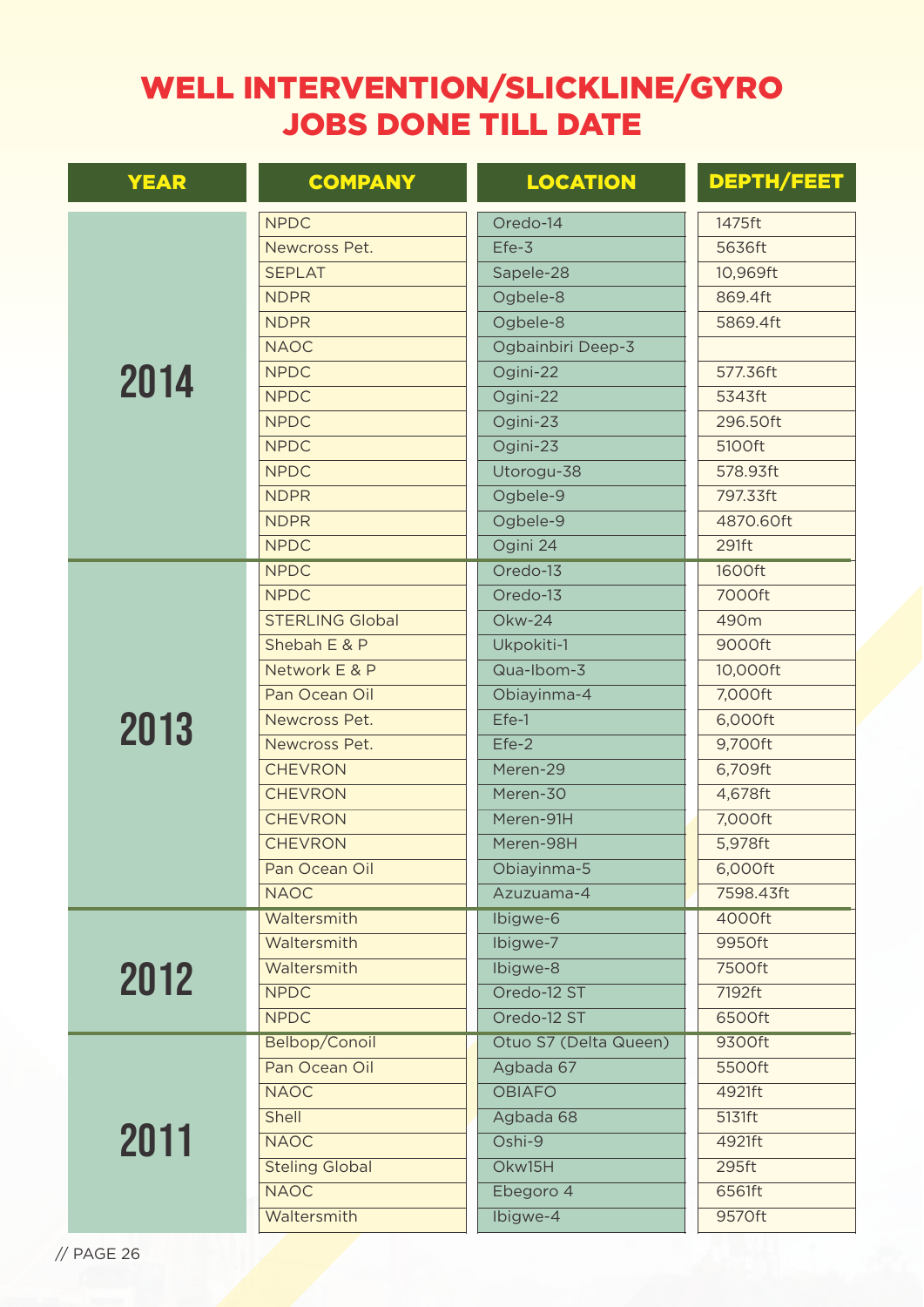# OUR **CLIENTS**

Below is our list of growing Clients:

- 1. Waltersmith Petroman Oil Limited.
- 2. Nigeria Agip Oil Company.
- 3. South Atlantic Petroleum.
- 4. Prime Energy.
- 5. Universal Energy.
- 6. Sterling Global.
- 7. Shell Petroleum Development Company of Nigeria Limited (SPDC).
- 8. Nigerian Petroleum Development Company (NPDC) Ltd.
	- OML 26
	- OML 30
	- OML 34
	- OML 40
	- OML 42
	- $-$  OML 65
	- OML 111
- 9. Elcrest Exploration and Production Nigeria
- 10. Addax Petroleum.
- 11. Pan Ocean Oil Corporation (Nigeria) Ltd.
- 12. Newcross Exploration and Production Limited (NewcrossEP).
- 13. Platform Petroleum Limited.
- 14. Niger Delta Exploration & Production Plc (NDEP).
- 15. Conoil Producing Limited.
- 16. Seplat Petroleum Development Company (SEPLAT).
- 17. Sterling Energy and Exploration Production Limited (SEEPCO).
- 18. Shebah Exploration and Production Company Limited (SEPCOL).
- 19. Network Exploration and Production Company Nigeria Limited (NEPN).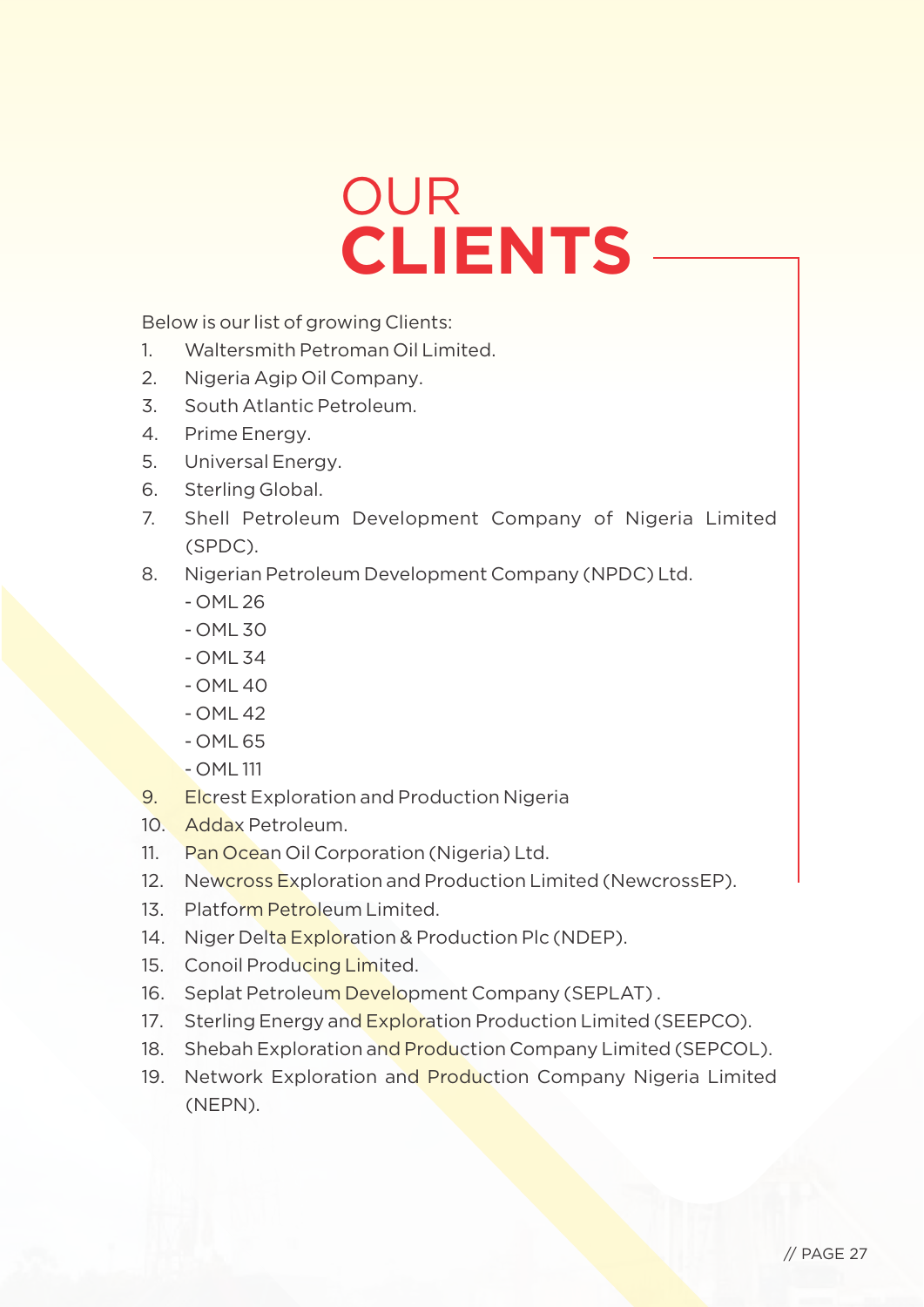# MANAGEMENT **PROFILE**

#### TUNDE ADESOLA – MANAGING DIRECTOR

An entrepreneur with a successful track record, a solid background and several years' international experience, Adesola Babatunde is the founder and CEO of Vaughn Energy Services Limited, one of the foremost indigenous oil servicing companies in Nigeria. Under his supervision Vaughn Energy has successfully completed over 200 oil and gas jobs spanning across Well Intervention, Slickline, Gyroscopic Survey, Directional Drilling, LWD & MWD, Well Testing and Mudlogging. Prior to starting Vaughn Energy Nigeria, he held various strategic positions in different blue chip organisations including Expro Group Nigeria, VIGEO Limited. A strong advocate of continuous learning, Babatunde is an ardent reader of a range of books covering leadership, motivation, relationship building, crime, autobiographies, and Christian literature. He is also a presenter and speaker at international conferences with specific interests in Strategic Alliances, Nigerian Content, and Entrepreneurship. Babatunde is a keen saxophonist, and an avid animal lover, with interests in exotic breeds of dogs, parrots, horses and wild life. He is also a staunch Formula 1 follower, a lover of cricket, rugby, snooker, polo, sailing and a lifelong supporter of Arsenal Football Club. A University of Ibadan alumnus, Babatunde is a highly motivated and articulate professional with deep insight, strategic thinking, and extensive management and business development experience and expertise spanning many key business areas. Babatunde serves on the board of a number of companies such as Casafina Capitals, including several start-ups, provides advisory services to many organisations within and outside the oil industry and supports young aspiring entrepreneurs in translating ideas into business reality. Babatunde holds a B.Sc & M.Sc (Hons) degree in Petroleum Engineering, M.Sc (Hons) degree in Geophysics and a PHD in view.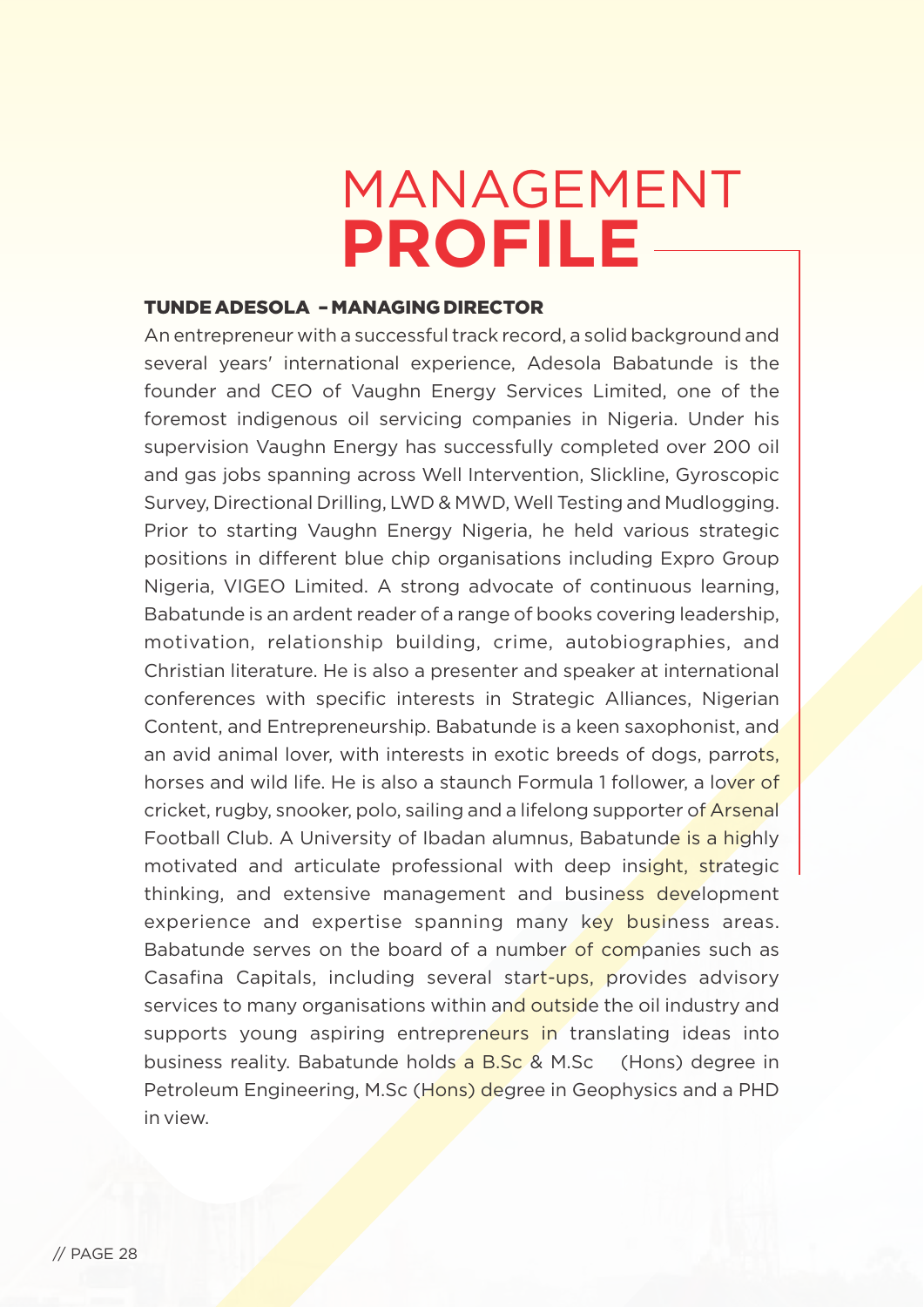### OLUSEYI A. ESEZOBOR – DIRECTOR BUSINESS DEVELOPMENT

Oluseyi A. Esezobor earned a bachelor's degree in Petroleum Engineering from the University of Ibadan and a master's degree in Oil & Gas Engineering from The Robert Gordon University in Scotland. He has had a few stints of work experience as a practicing Petroleum Engineer earlier on in his career, later focusing on the Business Development, Project Management and the Commercial side of the business, thereby establishing himself as a consummate Business Development Engineer & Project Management Consultant, roles that comes naturally to him. Seyi has worked with a few companies both in Nigeria and the United Kingdom, some of which include Index Brook, Amazon Energy, Bell Oil & Gas, GE Oil & Gas, Babcock International, BAE Systems, HM Royal Navy, ISG and a host of various international companies.

As the Business Development Director of Vaughn Energy Services Ltd., Seyi has been involved in the growth of the company from its humble beginnings into a fullfledged Integrated Energy Services provider with interests in the Upstream and Downstream Oil & Gas industry. Described as a focused, passionate and decisive individual by his peers and colleagues alike, Seyi continues to pursue the vision of growing Vaughn Energy Services into an African Champion with operating offices in markets across Nigeria, West & Central Africa.

Seyi has attended various management courses and several other short professional courses at home and abroad.

### OGUNWOLE BABATUNDE – NON-EXECUTIVE DIRECTOR

(Not Available)

### TEMITOPE ADESOLA- NON-EXECUTIVE DIRECTOR

(Not Available)

### ARUOTURE BENSON UGEGE – CHIEF OPERATING OFFICER

Benson Ugege is a Directional Survey Engineer with over 16 years' work experience in the oil and gas industry with experience across Nigeria, Middle East and Texas. Before Vaughn, he has worked as Lead Engineer in DHS Energy Services in Iraq, GME Surveying Limited in UAE, as **Field Engineer at Vigeo Limited with technical partner** in Texas, Kasolute Nigeria Limited and Stonecraft CFTZ Calabar. Benson is an alumnus of University of Jos with a BSc. Geology & Mining. He joined Vaughn Energy in year 2013 as Operations Manager and later became GM, Operations and now COO. He has vast knowledge of Directional Surveying (MWD/LWD & Gyro) with trainings in Nigeria and abroad. He has led and successfully completed so many projects on a wide variety of Rig-type(land, swamp, and deep offshore).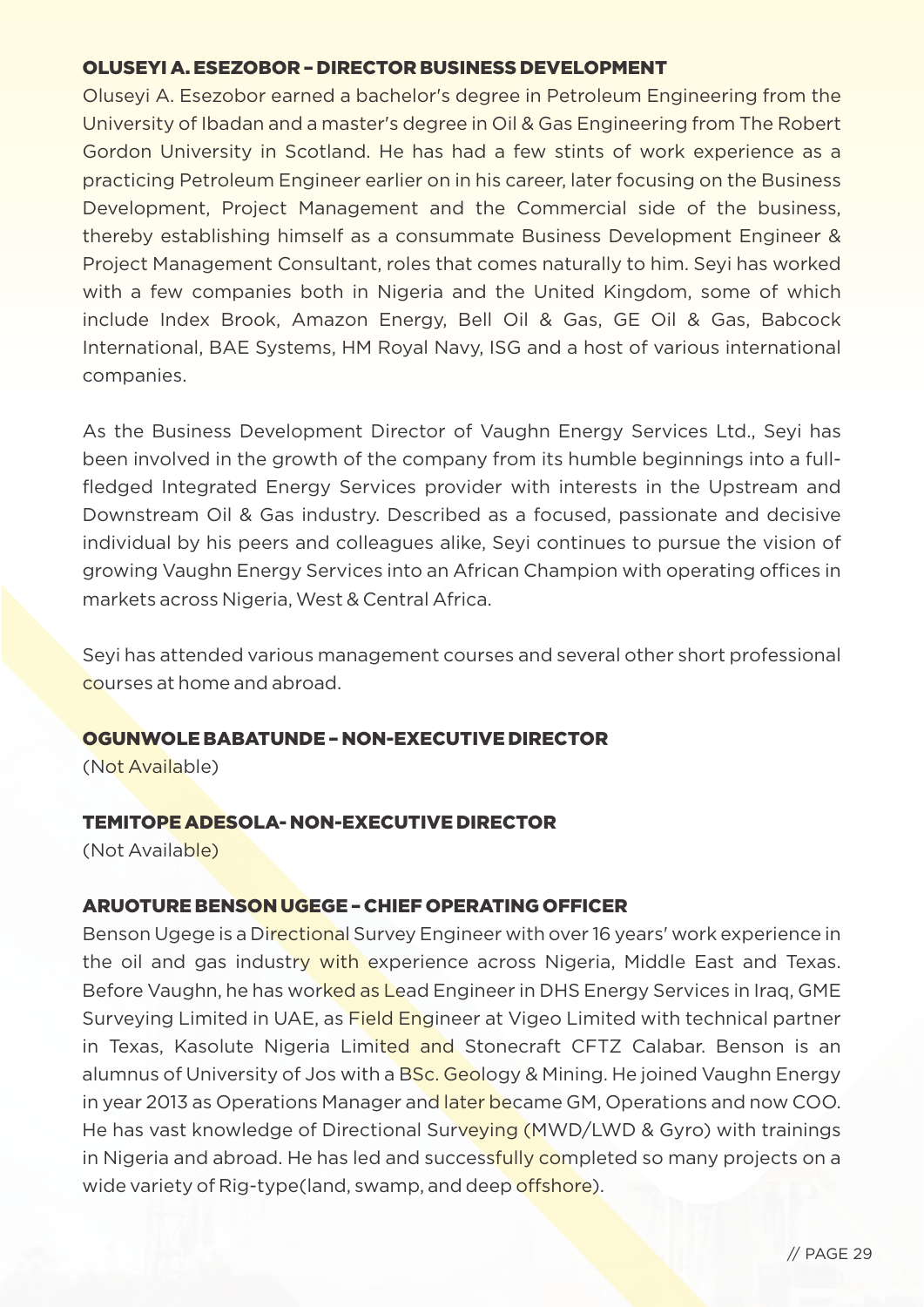### CHIOMA JULIANA OKENWA – GENERAL MANAGER, BUSINESS DEVELOPMENT

Chioma Okenwa is an ardent business development professional with over 3 years' experience in the oil and gas industry as a Business Developer. She holds a B.Sc. in Geology and Mining at the Enugu State University of Science and Technology and a Masters of Science in Petroleum Engineering at the University of Benin. She has work experience in both indigenous oil and gas servicing companies and exploration and production companies. She plays a key role in business development, creating and maintaining relationships with executive business partners at Vaughn Energy Services Limited. She is a leader and has a positive influence on people around her.

### OMOZUHIOMWEN EGBE GREGORY – GM, DRILLING AND MEASUREMENT

A data analyst with a successful track record with solid background and several years of experience in the oil and gas sector. Omozuhiomwen Egbe Gregory is the General Manager Drilling and Measurement Vaughn Energy Services Limited, before now he served in different capacity in various organization such a Field Engineer in Kasolute Nigeria Limited, Field Sevice Engineer in Vigeo Limited, Field Service Manger Vaughn Energy Service Limited, Acting General Manager Operations (west) Vaughn Energy Services Limited.

Gregory has strong passion for learning; he has B.Eng in Electrical and Electronics Engineering, Masters in Engineering Management (M.Sc) and currently running a Ph.D. program in Industrial Engineering. He loves reading Christian books and motivational books.

Gregory is a highly motivated, detailed and articulated professional with extensive managerial skills and experience which he has used to provide leading edge Services that has added value to organization corporate goals, with undiluted Passion for excellence.

### STEPH-JENN CHINYERE OGWO – HUMAN RESOURCES MANAGER

Steph-Jenn Chinyere Ogwo is the Human Resources Manager - whose aims at seeing that Strategic Human Resource Management is fully employed thereby ensuring that the HR objective tallies with the overall objective of the organization.

She obtained B.Sc. in Accounting from Madonna University Okija in 2005, went forward to run an MBA program in Benson Idahosa University in Benin City and currently running a professional course with the Chartered Institite of Personnel Management.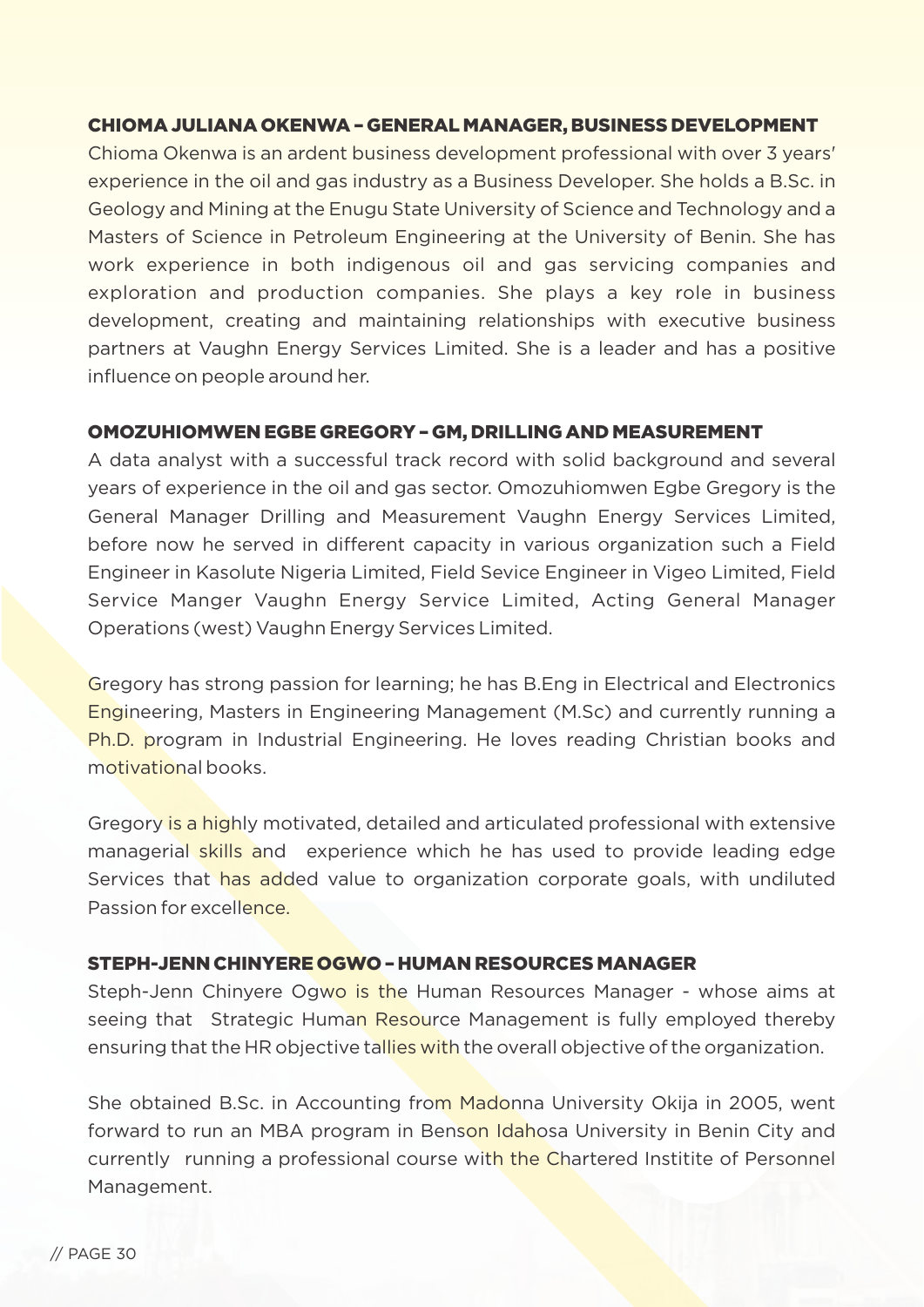### DAMILARE AKINLOYE – MANAGER, BUSINESS DEVELOPMENT

Damilare Akinloye is a professional Business Developer with over 3 years' experience in the upstream oil and gas industry, managing and developing new business opportunities, attending to bids and tenders, reviewing contracts, cultivating and maintaining relationships with executive business partners and optimizing company's sales and growth. He has technical field experience in the oil and gas industry as a Facility Engineer, He has worked in multi-national companies as well as indigenous oil and gas servicing company. He possesses solid educational foundation in Chemical Engineering from Obafemi Awolowo University. He has passion for business and information technology and possesses certificates in paid online courses in these areas. He is an ardent reader of books covering business, leadership, inspirational and Christian literature. Damilare is value oriented, result driven, team player and a leader.

## DR ADEBAYO OLAGUNJU

(Not Available)

## OMOGIATE ENOMA – GYRO MANAGER

Also graduated with B.Sc Electrical Engineering from the prestigious University of Benin, (UniBen).

He has over 7 years industry experience.

He has done all manners of Gyro Surveying and he's very conversant with Drilling Engineering and Formation Evaluation.

He has also attended Chief Gyroscopic Supervisor course in Cairo, Egypt and UK.

He is a great coordinator, responsible and very reliable.